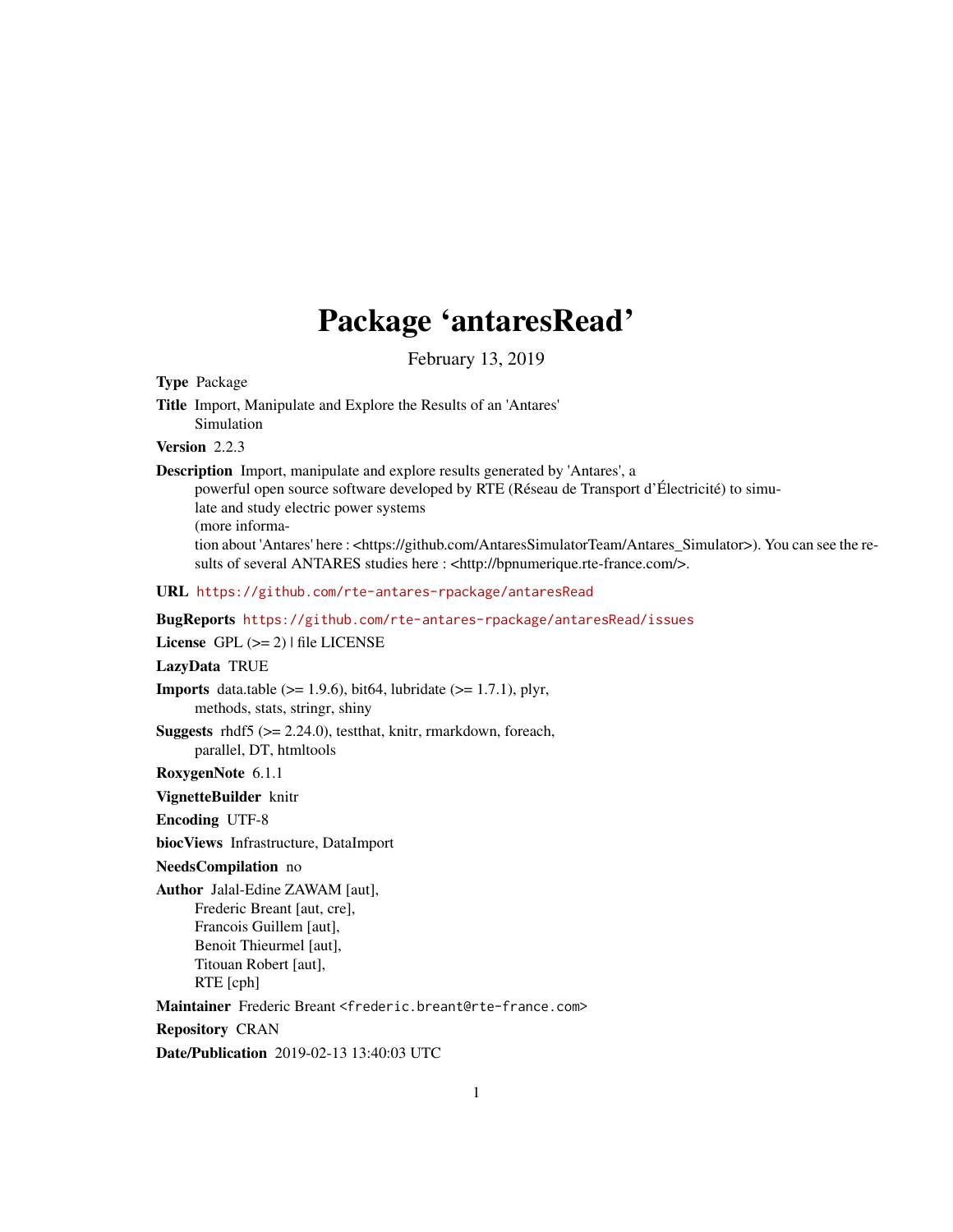## <span id="page-1-0"></span>R topics documented:

|       |            | 2              |
|-------|------------|----------------|
|       |            | 3              |
|       |            | $\overline{4}$ |
|       |            | 5              |
|       |            | 6              |
|       |            | 6              |
|       |            | $\tau$         |
|       |            | -8             |
|       |            | 9              |
|       |            | 10             |
|       |            | 13             |
|       |            | 14             |
|       |            | 15             |
|       |            | 16             |
|       |            | -18            |
|       |            |                |
|       |            | -19            |
|       |            | 22             |
|       |            | 22.            |
|       |            | 25             |
|       | simOptions | 26             |
|       |            | 27             |
|       |            |                |
|       |            | 29             |
| Index |            | 32             |

as.antaresDataList *Convert objects to antaresDataTable*

## Description

This function converts a list of tables or table into an antaresDataList object.

An antaresDataList is a list of tables of classantaresDataTable. It also has attributes that store the time step, the type of data and the simulation options.

## Usage

```
as.antaresDataList(x, ...)
## S3 method for class 'antaresDataTable'
as.antaresDataList(x, \text{ name} = \text{NULL}, \ldots)## S3 method for class 'data.frame'
as.antaresDataList(x, synthesis, timeStep, type,
  opts = simOptions(), name = type, ...)
```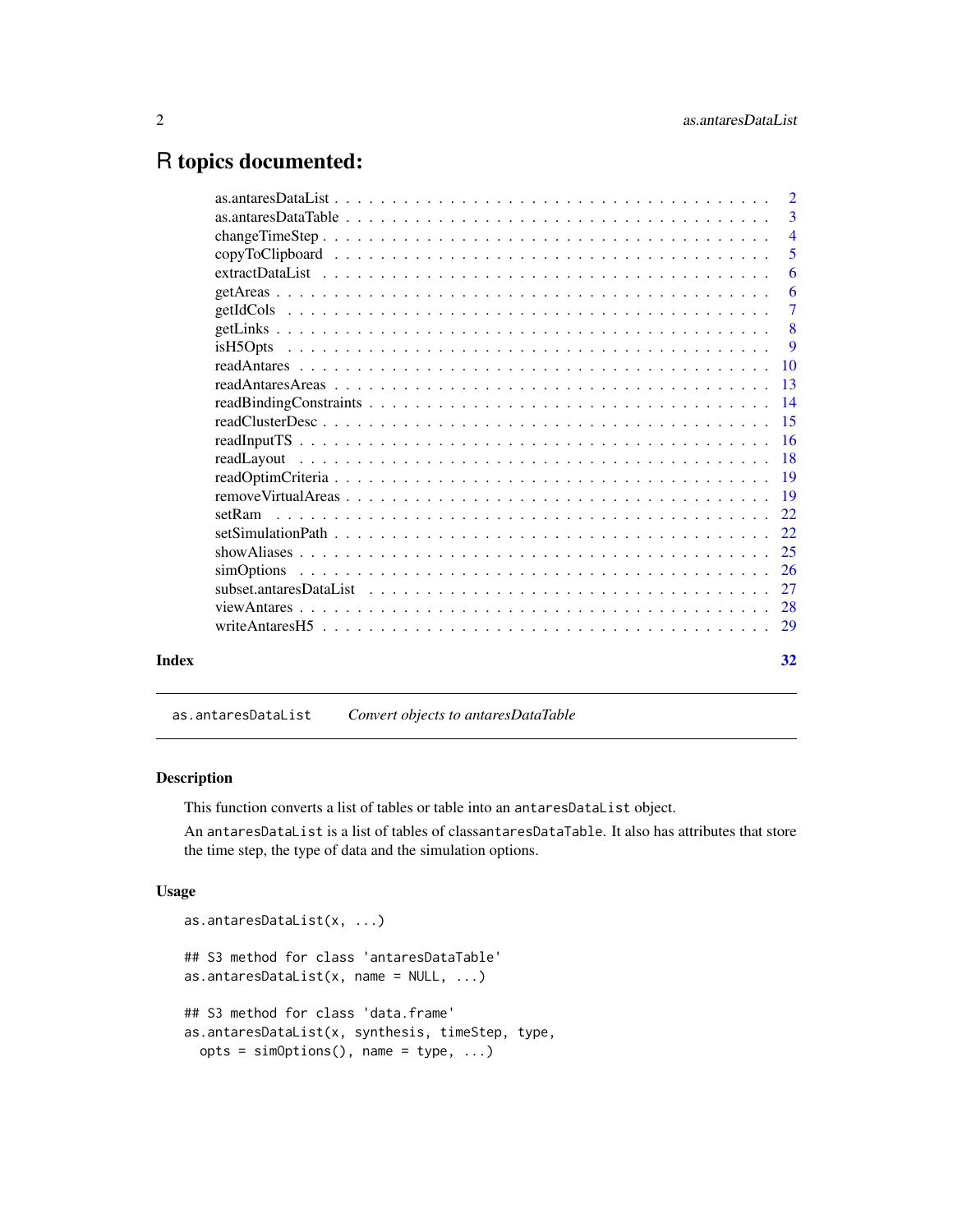## <span id="page-2-0"></span>Arguments

| $\boldsymbol{\mathsf{x}}$ | Data frame or data table to convert to a an antares Data Table.                        |
|---------------------------|----------------------------------------------------------------------------------------|
| $\cdots$                  | Arguments to be passed to methods.                                                     |
| name                      | name of the table in the final object. If NULL, the type of the data is used.          |
| synthesis                 | Does the table contain synthetic results?                                              |
| timeStep                  | Time step of the data. One of "hourly", "daily", "weekly", "monthly" or "an-<br>nual". |
| type                      | type of data: for instance "areas", "links", "clusters", etc.                          |
| opts                      | Simulation options.                                                                    |

## Value

antaresDataList object.

as.antaresDataTable *Convert objects to antaresDataTable*

## Description

This function converts a data. frame or a data.table into an antaresDataTable object.

An antaresDataTable is simply a data.table with additional attributes recording the time step, the type of data and the simulation options.

## Usage

```
as.antaresDataTable(x, ...)
## S3 method for class 'data.frame'
as.antaresDataTable(x, synthesis, timeStep, type,
 opts = simOptions(), ...)
```
## Arguments

| $\mathsf{x}$ | object to convert to a an antaresDataList.                                             |
|--------------|----------------------------------------------------------------------------------------|
| $\cdots$     | Arguments to be passed to methods.                                                     |
| synthesis    | Does the table contain synthetic results?                                              |
| timeStep     | Time step of the data. One of "hourly", "daily", "weekly", "monthly" or "an-<br>nual". |
| type         | type of data: for instance "areas", "links", "clusters", etc.                          |
| opts         | Simulation options.                                                                    |

## Value

antaresDataTable object.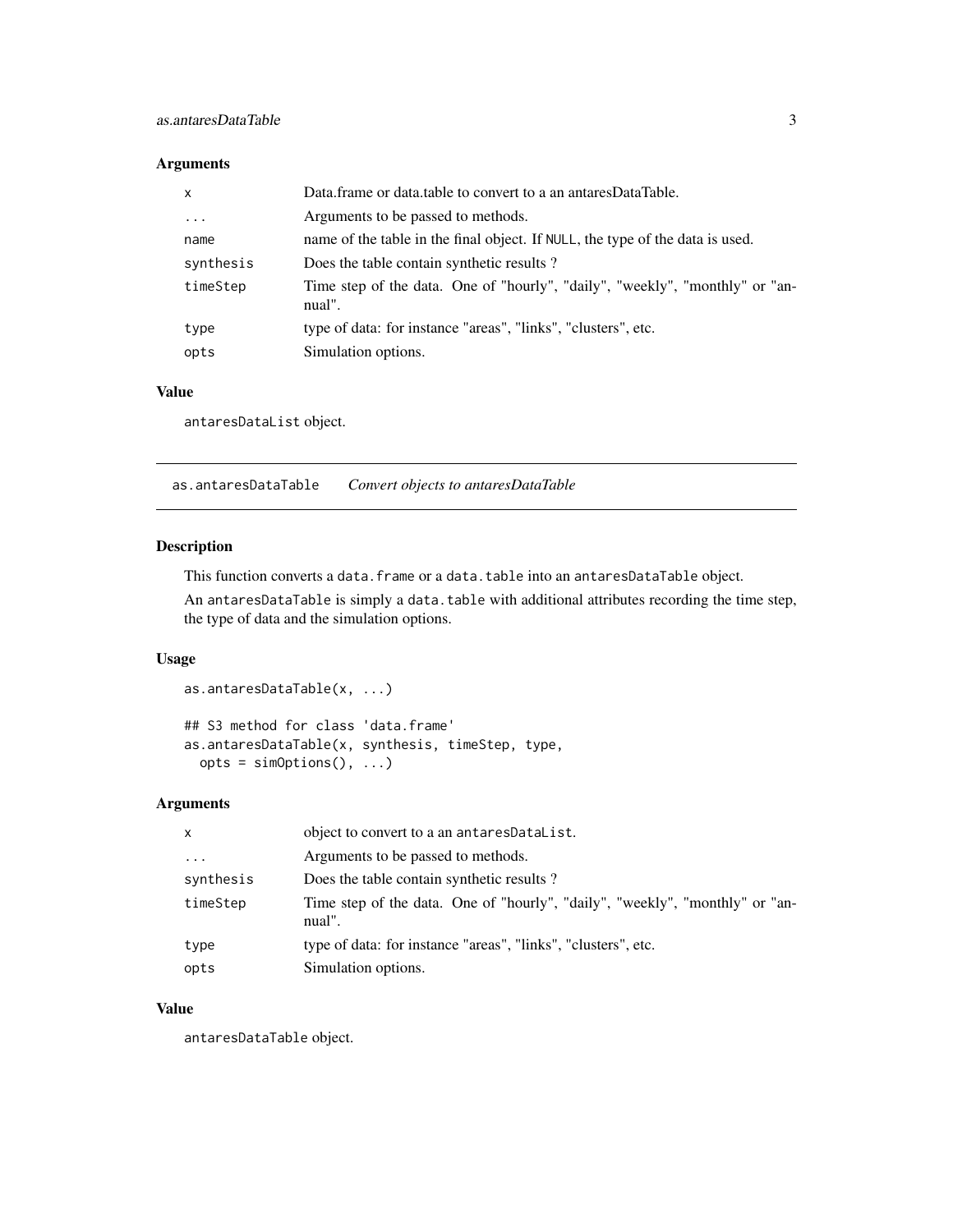<span id="page-3-0"></span>

This function changes the timestep of a table or an antaresData object and performs the required aggregation or desaggregation. We can specify (des)aggregate functions by columns, see the param 'fun'.

#### Usage

```
changeTimeStep(x, newTimeStep, oldTimeStep, fun = "sum",
 opts = simOptions())
```
## Arguments

| $\mathsf{x}$ | data.table with a column "timeId" or an object of class "antaresDataList"                                                                                                                                                                    |
|--------------|----------------------------------------------------------------------------------------------------------------------------------------------------------------------------------------------------------------------------------------------|
| newTimeStep  | Desired time step. The possible values are hourly, daily, weekly, monthly and<br>annual.                                                                                                                                                     |
| oldTimeStep  | Current time step of the data. This argument is optional for an object of class<br>antaresData because the time step of the data is stored inside the object                                                                                 |
| fun          | Character vector with one element per column to (des)aggregate indicating the<br>function to use ("sum", "mean", "min" or "max") for this column. It can be a<br>single element, in that case the same function is applied to every columns. |
| opts         | list of simulation parameters returned by the function set Simulation Path                                                                                                                                                                   |

#### Value

Either a data.table or an object of class "antaresDataList" depending on the class of x

#### Examples

```
## Not run:
setSimulationPath()
areasH <- readAntares(select = "LOAD", synthesis = FALSE, mcYears = 1)
areasD <- readAntares(select = "LOAD", synthesis = FALSE, mcYears = 1, timeStep ="daily")
areasDAgg <- changeTimeStep(areasH, "daily", "hourly")
all.equal(areasDAgg$LOAD, areasD$LOAD)
# Use different aggregation functions
mydata <- readAntares(select = c("LOAD", "MRG. PRICE"), timeStep = "monthly")
changeTimeStep(mydata, "annual", fun = c("sum", "mean"))
## End(Not run)
```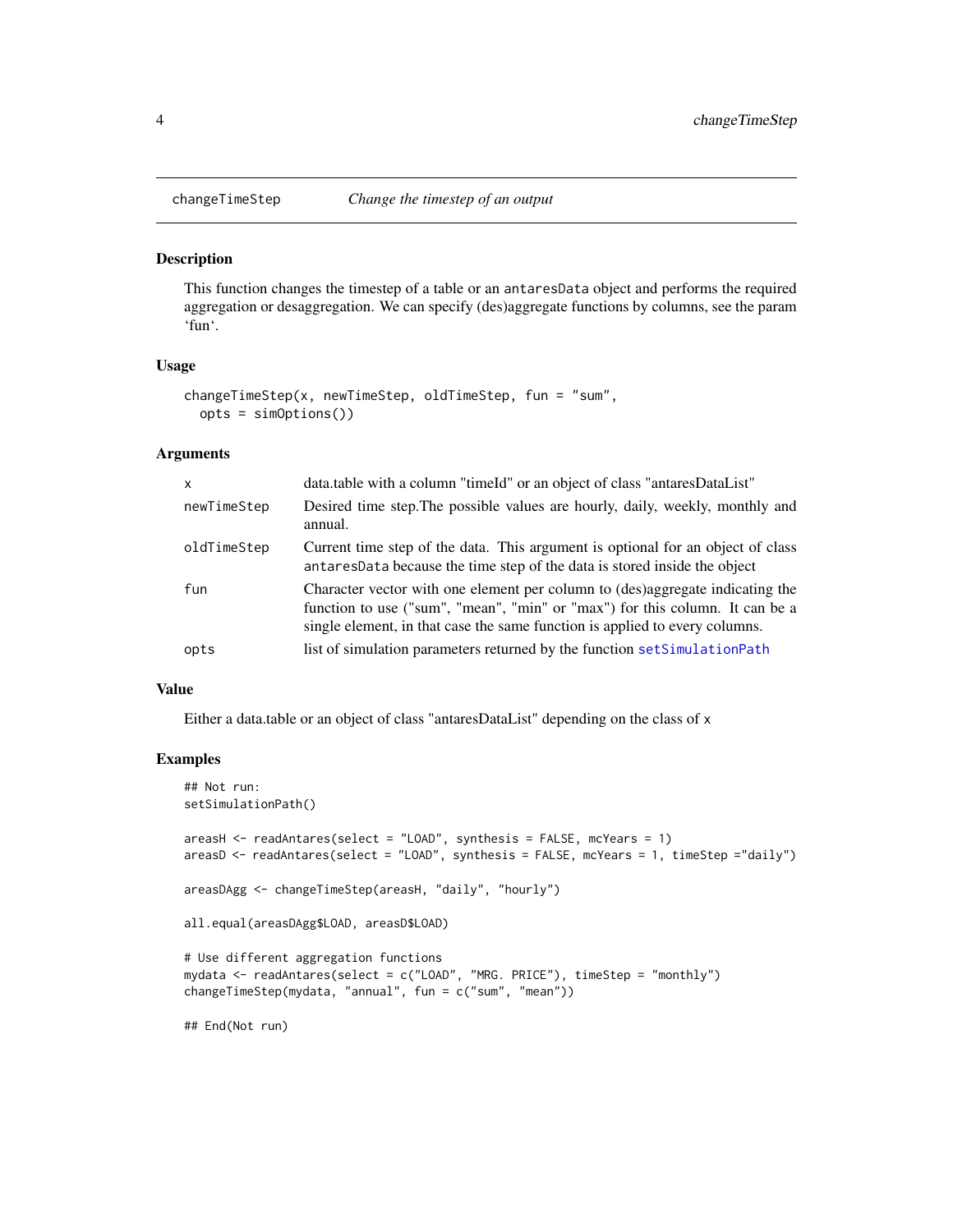<span id="page-4-0"></span>copyToClipboard is a utility function that copies data to the clipboard. The data can then be copied in another program like excel.

## Usage

```
copyToClipboard(x, ...)
```

```
## S3 method for class 'antaresDataList'
copyToClipboard(x, what, ...)
```
#### Arguments

|                         | an object used to select a method.                                                                          |
|-------------------------|-------------------------------------------------------------------------------------------------------------|
| $\cdot$ $\cdot$ $\cdot$ | arguments passed to write, table                                                                            |
| what                    | character or numeric indicating which element to copy to clipboard (areas, links,<br>clusters or districts) |

## Value

The function does not return anything. It is only used to interact with the clipboard

#### Note

The function is useful only for small data objects: for a table, only the 50000 rows are copied to clipboard. If the table to copy is longer, either use filters to reduce the number of rows or write the table in text file with [write.table](#page-0-0)

## Examples

```
# This only works on Windows systems
## Not run:
x \le - data.frame(a = sample(10), b = sample(10))
copyToClipboard(x)
# Try to open excel and use CTRL + V to copy the data in a spreadsheet.
## End(Not run)
```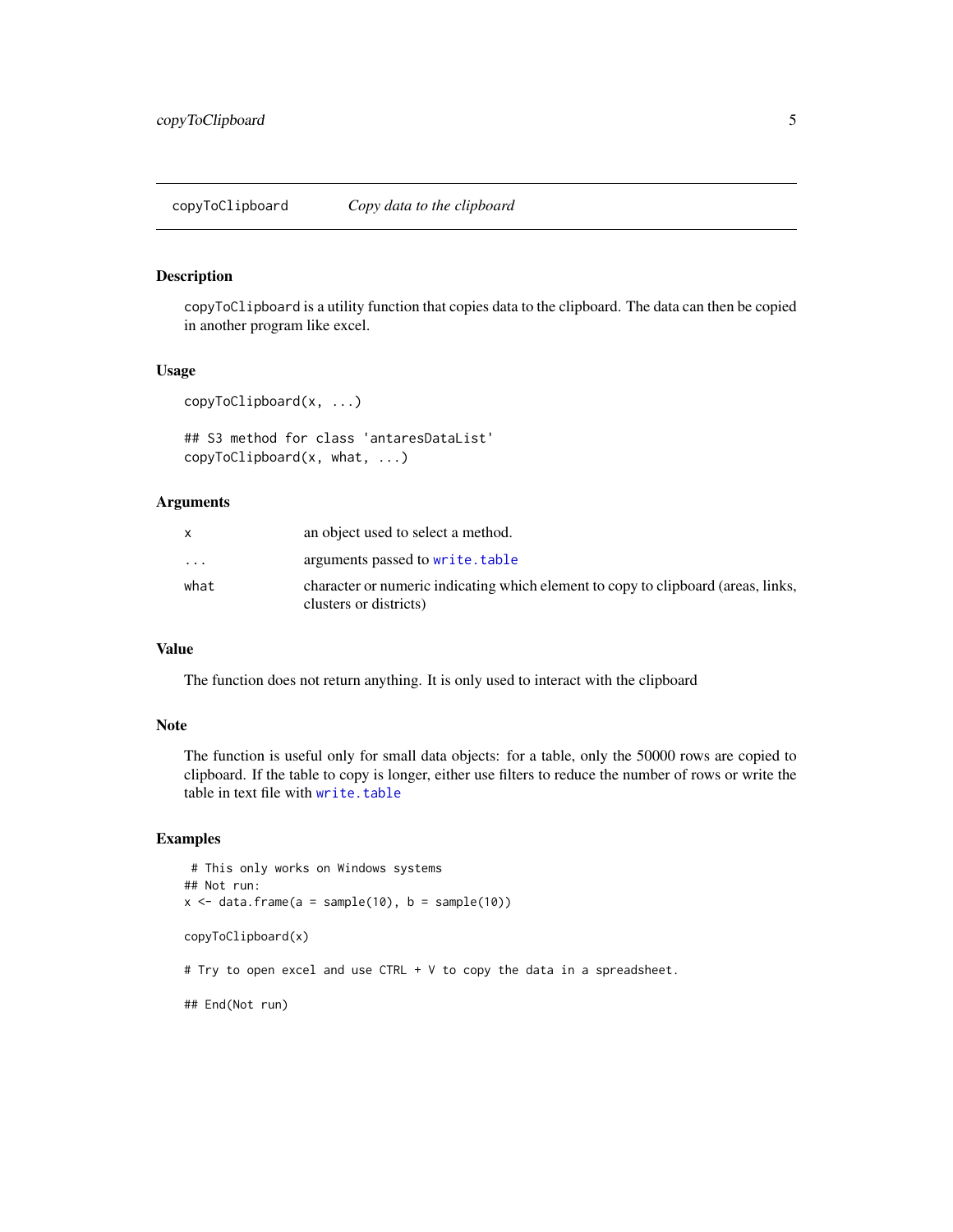<span id="page-5-0"></span>

This function converts an "readAntares" object in the data structure used by PPSE : instead of having one table for areas, one for links and one for clusters, the function creates a list with one element per area. Each element is a data.table containing the data about the area and one column per cluster of the area containing the production of this cluster.

## Usage

extractDataList(x, areas = NULL)

#### Arguments

| $\mathsf{x}$ | object of class "antaresData" or "antaresTable" created by the function readAntares                                            |
|--------------|--------------------------------------------------------------------------------------------------------------------------------|
| areas        | character vector containing the name of areas to keep in the final object. If NULL,<br>all areas are kept in the final object. |

#### Value

a list of data.tables with one element per area. The list also contains an element named "areaList" containing the name of areas in the object and a table called "infos" that contains for each area the number of variables of different type (values, details, link).

<span id="page-5-1"></span>getAreas *Select and exclude areas*

#### <span id="page-5-2"></span>Description

getAreas and getDistricts are utility functions that builds list of areas or districts by using regular expressions to select and/or exclude areas/districts

#### Usage

```
getAreas(select = NULL, exclude = NULL, withClustersOnly = FALSE,
  regexpSelect = TRUE, regexpExclude = TRUE, opts = simOptions(),
  ignore.case = TRUE, districts = NULL)
getDistricts(select = NULL, exclude = NULL, regexpSelect = TRUE,
  regexpExclude = TRUE, opts = simOptions(), ignore.case = TRUE)
```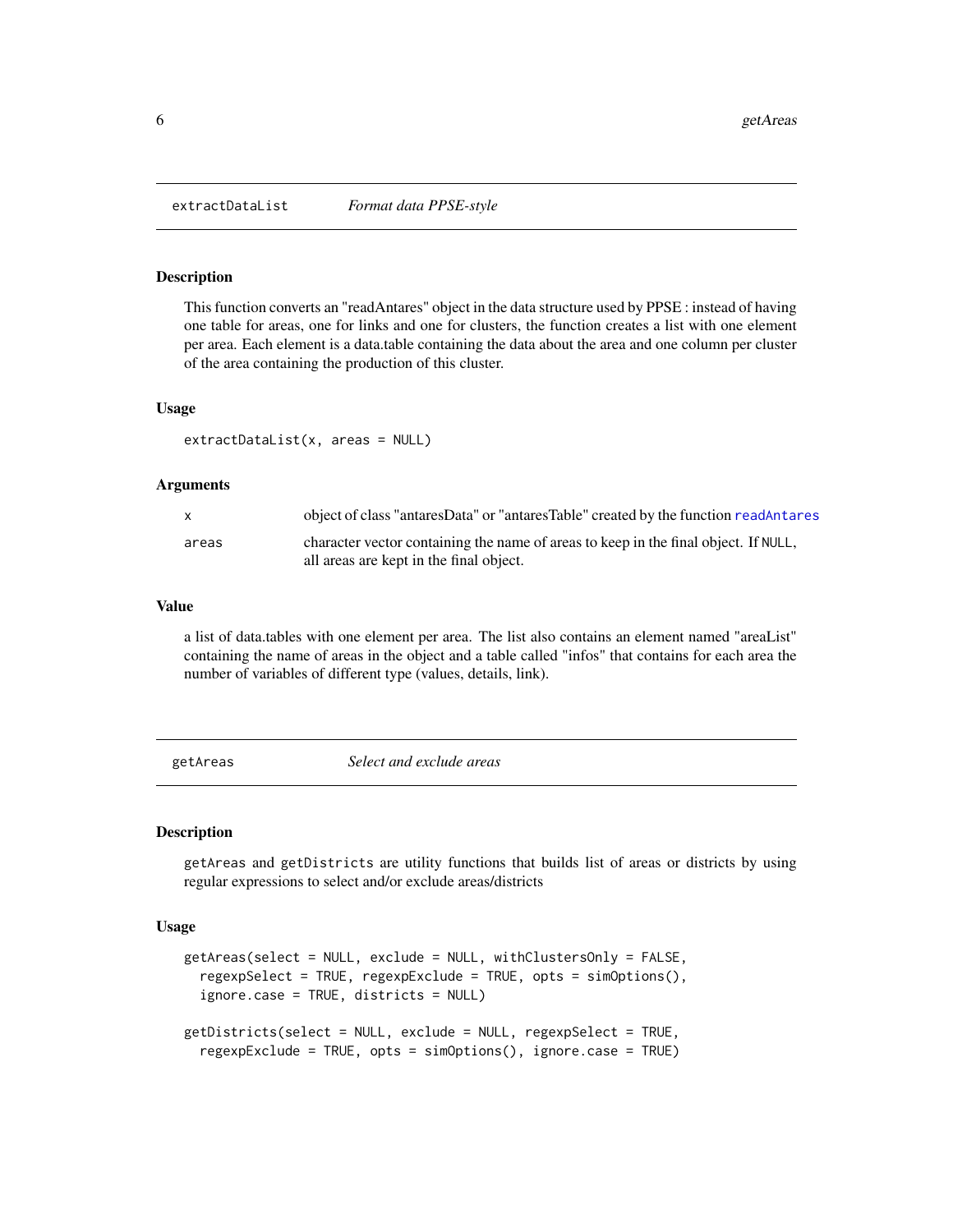#### <span id="page-6-0"></span>getIdCols **7**

## Arguments

| select           | Character vector. If regexpSelect is TRUE, this vector is interpreted as a list<br>of regular expressions. Else it is interpreted as a list of area names. If NULL, all<br>areas are selected                                                               |
|------------------|-------------------------------------------------------------------------------------------------------------------------------------------------------------------------------------------------------------------------------------------------------------|
| exclude          | Character vector. If regexpexclude is TRUE, this vector is interpreted as a list<br>of regular expressions and each area validating one of them is excluded. Else it<br>is interpreted as list of area names to exclude. If NULL, not any area is excluded. |
| withClustersOnly |                                                                                                                                                                                                                                                             |
|                  | Should the function return only nodes containing clusters?                                                                                                                                                                                                  |
| regexpSelect     | Is select a list of regular expressions?                                                                                                                                                                                                                    |
| regexpExclude    | Is exclude a list of regular expressions?                                                                                                                                                                                                                   |
| opts             | list of simulation parameters returned by the function setSimulationPath                                                                                                                                                                                    |
| ignore.case      | Should the case be ignored when evaluating the regular expressions?                                                                                                                                                                                         |
| districts        | Names of districts. If this argument is not null, only areas belonging to the<br>specified districts are returned.                                                                                                                                          |

## Value

A character vector containg the name of the areas/districts satisfying the rules defined by the parameters.

## See Also

[getLinks](#page-7-1)

getIdCols *get Id columns*

## Description

getIdCols return the id columns of an AntaresDataTable

## Usage

getIdCols(x = NULL)

## Arguments

x an AntaresDataTable.

## Value

A character vector containing the name of the id columns of an antaresDataTable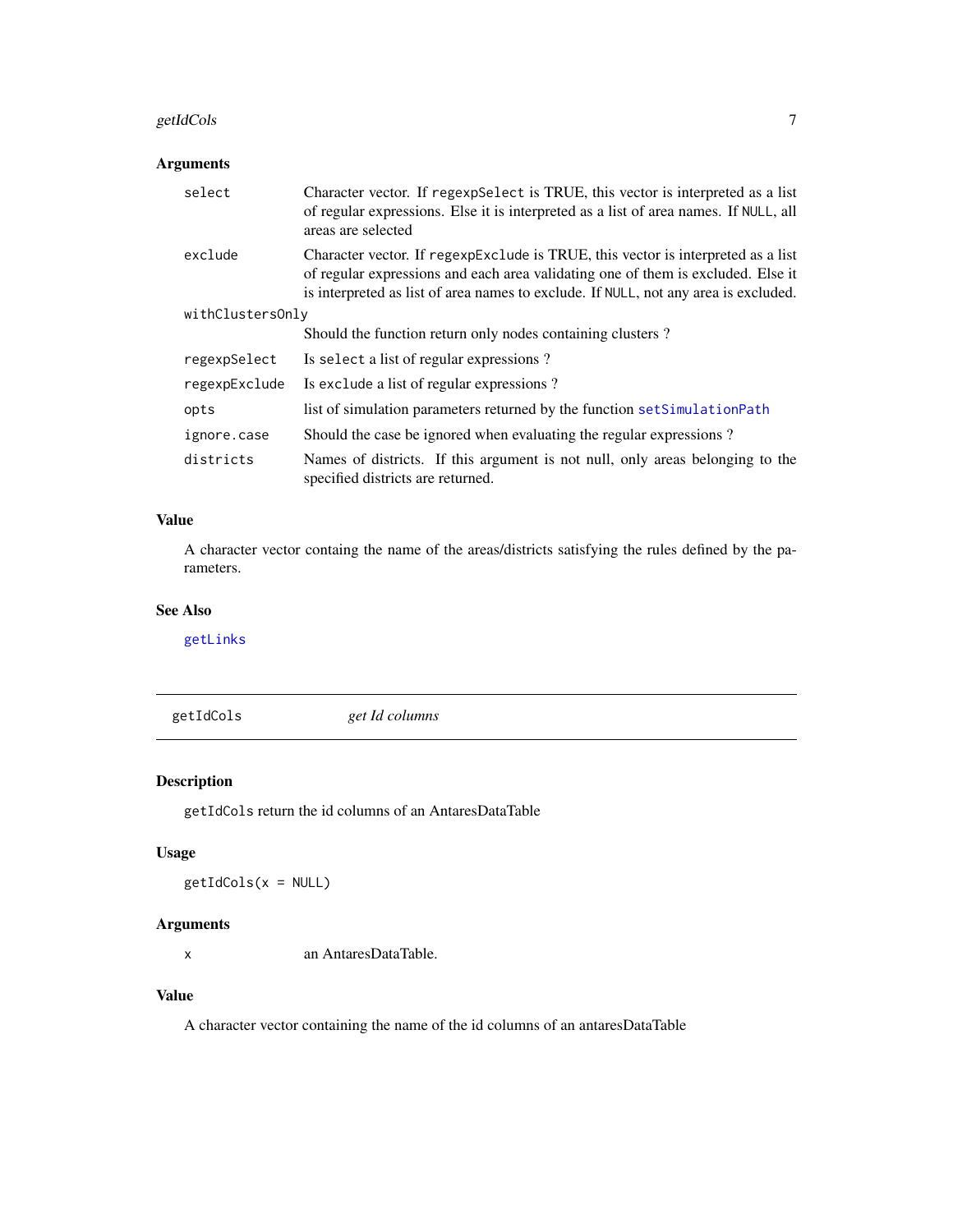<span id="page-7-1"></span><span id="page-7-0"></span>

This function find the name of the links connected to a set of areas.

## Usage

```
getLinks(areas = NULL, exclude = NULL, opts = simOptions(),
  internalOnly = FALSE, namesOnly = TRUE, withDirection = FALSE)
```
## Arguments

| areas         | Vector containing area names. It represents the set of areas we are interested in.<br>If NULL, all areas of the study are used.                                                                                                                                                                                                                                                                                                                                                                                                                              |
|---------------|--------------------------------------------------------------------------------------------------------------------------------------------------------------------------------------------------------------------------------------------------------------------------------------------------------------------------------------------------------------------------------------------------------------------------------------------------------------------------------------------------------------------------------------------------------------|
| exclude       | Vector containing area names. If not NULL, all links connected to one of these<br>areas are omited.                                                                                                                                                                                                                                                                                                                                                                                                                                                          |
| opts          | list of simulation parameters returned by the function set Simulation Path                                                                                                                                                                                                                                                                                                                                                                                                                                                                                   |
| internalOnly  | If TRUE, only links that connect two areas from parameter area are returned. If<br>not, the function may return links that connect an area from the list with an area<br>outside the list.                                                                                                                                                                                                                                                                                                                                                                   |
| namesOnly     | If TRUE, the function returns a vector with link names, else it returns a table<br>containing the name, the origin and the destination of each selected link.                                                                                                                                                                                                                                                                                                                                                                                                |
| withDirection | Used only if names Only $=$ TRUE. If FALSE, then the function returns a table<br>with one line per link, containing the link name the origin and the destination<br>of the link. If FALSE, then it returns a table with columns area, link, to and<br>direction which is equal is equal to 1 if the link connects "area" to "to" and -<br>1 if it connects "to" to "area". The column area contains only areas that are<br>compatible with parameters areas and exclude. Note that the same link can<br>appear twice in the table with different directions. |

#### Value

If namesOnly = TRUE the function returns a vector containing link names

If namesOnly = FALSE and withDirection = FALSE, it returns a data.table with exactly one line per link and with three columns:

| link | link name                         |
|------|-----------------------------------|
| from | first area connected to the link  |
| to   | second area connected to the link |

If namesOnly = FALSE and withDirection = FALSE, it returns a data.table with one or two lines per link and with four columns:

area Area name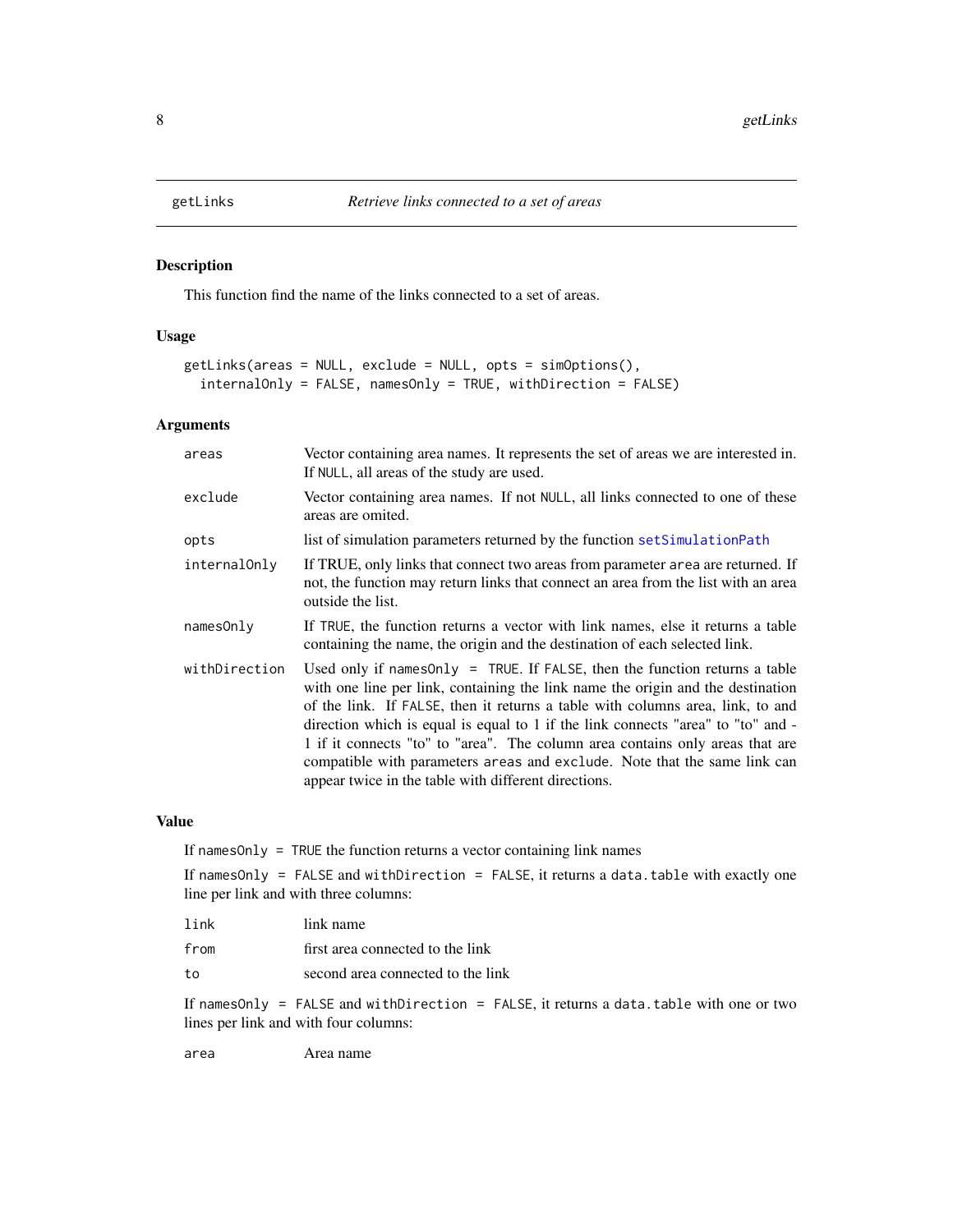#### <span id="page-8-0"></span>isH5Opts 9

| link      | Link name                                     |
|-----------|-----------------------------------------------|
| to        | Area connected to "area" by "link"            |
| direction | 1 if the link connects "area" to "to" else -1 |

## Examples

```
## Not run:
# Get all links of a study
getLinks()
# Get all links with their origin and their destination
# Get all links connected to french areas (assuming their name contains "fr")
getLinks(getAreas("fr"))
# Same but with only links connecting two french areas
getLinks(getAreas("fr"), internalOnly = TRUE)
# Exclude links connecting real areas with pumped storage virtual areas
# (assuming their name contains "psp")
getLinks(getAreas("fr"), exclude = getAreas("psp"))
```
## End(Not run)

isH5Opts *Test if opts is h5*

## Description

Test if the value returned by setSimulationPath() is referring to an h5 file

## Usage

isH5Opts(opts)

## Arguments

opts , opts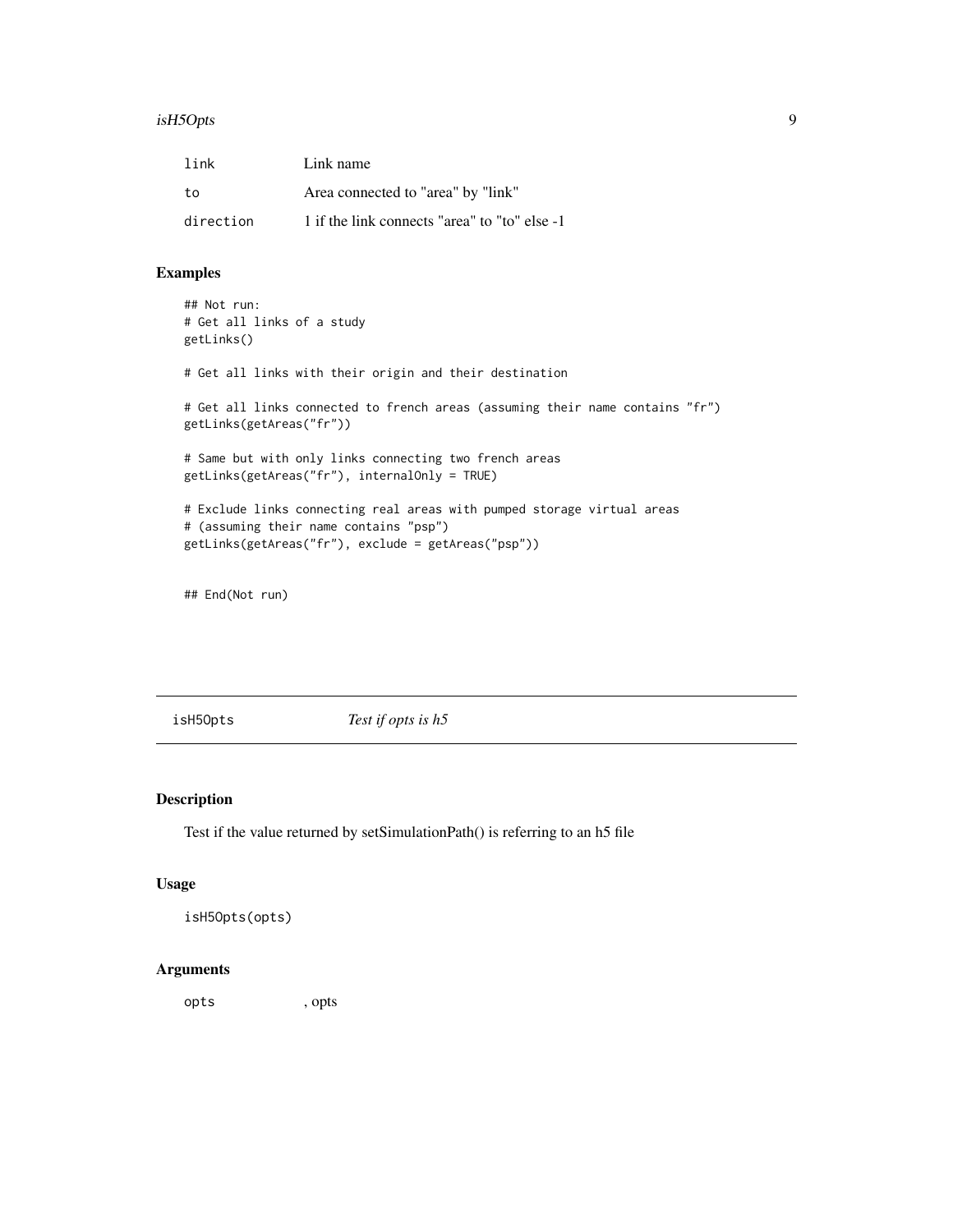readAntares is a swiss-army-knife function used to read almost every possible time series of an antares Project at any desired time resolution (hourly, daily, weekly, monthly or annual).

It was first designed to read output time series, but it can also read input time series. The input time series are processed by the function to fit the query of the user (timeStep, synthetic results or Monte-Carlo simulation, etc.). The few data that are not read by readAntares can generally by read with other functions of the package starting with "read" ([readClusterDesc](#page-14-1), [readLayout](#page-17-1), [readBindingConstraints](#page-13-1))

#### Usage

```
readAntares(areas = NULL, links = NULL, clusters = NULL,
  districts = NULL, misc = FALSE, thermalAvailabilities = FALSE,
  hydroStorage = FALSE, hydroStorageMaxPower = FALSE,
  reserve = FALSE, linkCapacity = FALSE, mustRun = FALSE,
  thermalModulation = FALSE, select = NULL, mcYears = NULL,
  timeStep = c("hourly", "daily", "weekly", "monthly", "annual"),
  opts = simOptions(), parallel = FALSE, simplify = TRUE,
  showProgress = TRUE)
```
## Arguments

| areas                 | Vector containing the names of the areas to import. If NULL no area is imported.<br>The special value "all" tells the function to import all areas. By default, the<br>value is "all" when no other argument is enter and "NULL" when other argu-<br>ments are enter.                                                                          |
|-----------------------|------------------------------------------------------------------------------------------------------------------------------------------------------------------------------------------------------------------------------------------------------------------------------------------------------------------------------------------------|
| links                 | Vector containing the name of links to import. If NULL no area is imported. The<br>special value "all" tells the function to import all areas. Use function getLinks<br>to import all links connected to some areas.                                                                                                                           |
| clusters              | Vector containing the name of the areas for which you want to import results at<br>cluster level. If NULL no cluster is imported. The special value "all" tells the<br>function to import clusters from all areas.                                                                                                                             |
| districts             | Vector containing the names of the districts to import. If NULL, no district is<br>imported. The special value "all" tells the function to import all districts.                                                                                                                                                                               |
| misc                  | Vector containing the name of the areas for which you want to import misc.                                                                                                                                                                                                                                                                     |
| thermalAvailabilities |                                                                                                                                                                                                                                                                                                                                                |
|                       | Should thermal availabilities of clusters be imported? If TRUE, the column<br>"thermal Availability" is added to the result and a new column "available Units"<br>containing the number of available units in a cluster is created. If synthesis is<br>set to TRUE then "availableUnits" contain the mean of avaible units on all MC<br>Years. |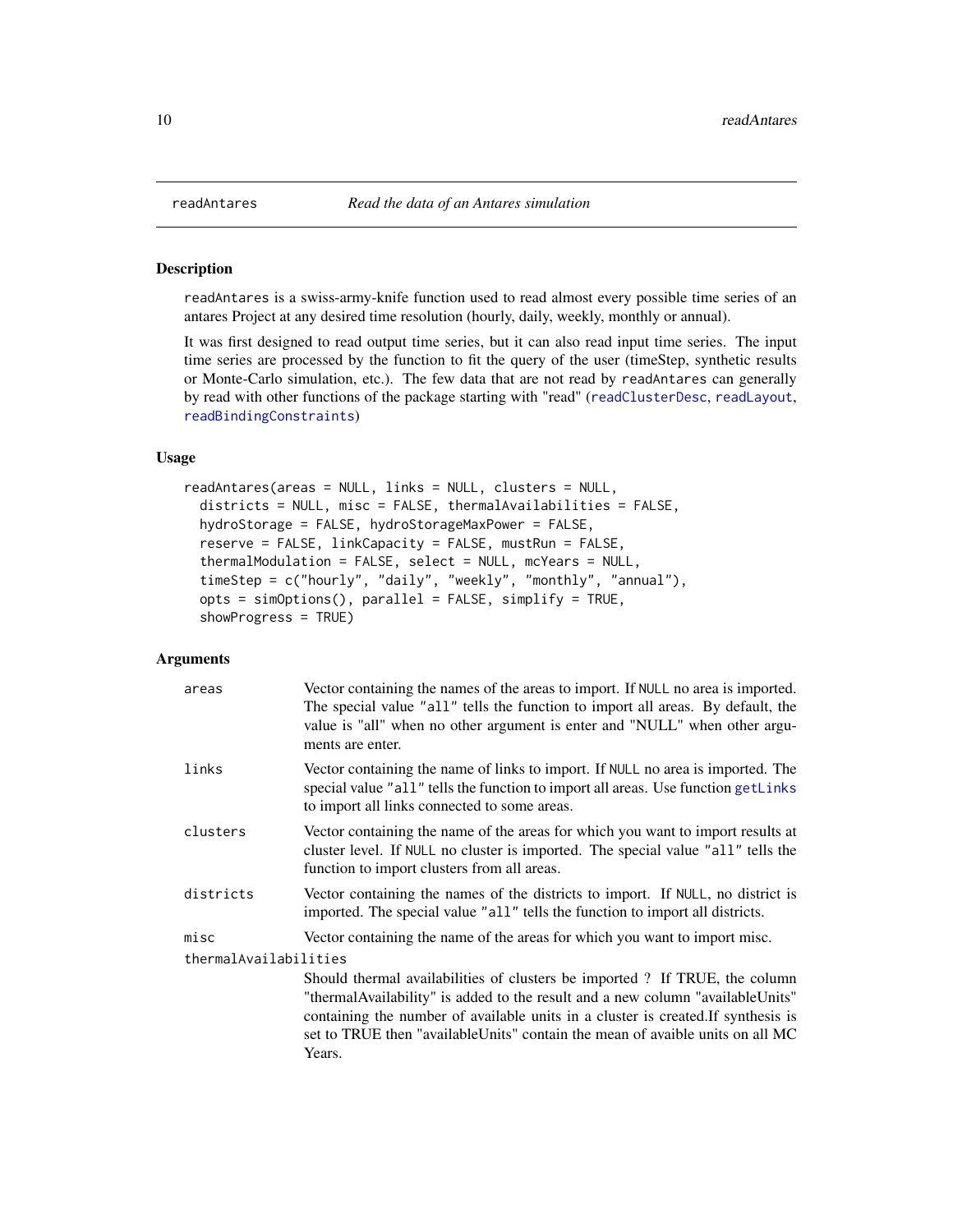#### <span id="page-10-0"></span>readAntares 11

| hydroStorage<br>hydroStorageMaxPower | Should hydro storage be imported?                                                                                                                                                                                                                                                                                                                                                                                                                                                                                                                                                                                                                   |
|--------------------------------------|-----------------------------------------------------------------------------------------------------------------------------------------------------------------------------------------------------------------------------------------------------------------------------------------------------------------------------------------------------------------------------------------------------------------------------------------------------------------------------------------------------------------------------------------------------------------------------------------------------------------------------------------------------|
|                                      | Should hydro storage maximum power be imported?                                                                                                                                                                                                                                                                                                                                                                                                                                                                                                                                                                                                     |
| reserve                              | Should reserve be imported?                                                                                                                                                                                                                                                                                                                                                                                                                                                                                                                                                                                                                         |
| linkCapacity                         | Should link capacities be imported?                                                                                                                                                                                                                                                                                                                                                                                                                                                                                                                                                                                                                 |
| mustRun                              | Should must run productions be added to the result? If TRUE, then four columns<br>are added: mustRun contains the production of clusters that are in complete must<br>run mode; mustRunPartial contains the partial must run production of clusters;<br>mustRunTotal is the sum of the two previous columns. Finally thermalPmin is<br>similar to mustRunTotal except it also takes into account the production induced<br>by the minimum stable power of the units of a cluster. More precisely, for a given<br>cluster and a given time step, it is equal to min (NODU x min. stable. power, mustRunTotal).                                       |
| thermalModulation                    |                                                                                                                                                                                                                                                                                                                                                                                                                                                                                                                                                                                                                                                     |
|                                      | Should thermal modulation time series be imported ? If TRUE, the columns<br>"marginalCostModulation", "marketBidModulation", "capacityModulation" and<br>"minGenModulation" are added to the cluster data.                                                                                                                                                                                                                                                                                                                                                                                                                                          |
| select                               | Character vector containing the name of the columns to import. If this argument<br>is NULL, all variables are imported. Special names "allAreas" and "allLinks"<br>indicate to the function to import all variables for areas or for links. Since<br>version 1.0, values "misc", "thermalAvailabilities", "hydroStorage", "hydroS-<br>torageMaxPower", "reserve", "linkCapacity", "mustRun", "thermalModulation"<br>are also accepted and can replace the corresponding arguments. The list of avail-<br>able variables can be seen with the command simOptions()\$variables. Id<br>variables like area, link or timeId are automatically imported. |
| mcYears                              | Index of the Monte-Carlo years to import. If NULL, synthetic results are read,<br>else the specified Monte-Carlo simulations are imported. The special value all<br>tells the function to import all Monte-Carlo simulations.                                                                                                                                                                                                                                                                                                                                                                                                                       |
| timeStep                             | Resolution of the data to import: hourly (default), daily, weekly, monthly or<br>annual.                                                                                                                                                                                                                                                                                                                                                                                                                                                                                                                                                            |
| opts                                 | list of simulation parameters returned by the function setSimulationPath                                                                                                                                                                                                                                                                                                                                                                                                                                                                                                                                                                            |
| parallel                             | Should the importation be parallelized ? (See details)                                                                                                                                                                                                                                                                                                                                                                                                                                                                                                                                                                                              |
| simplify                             | If TRUE and only one type of output is imported then a data table is returned. If<br>FALSE, the result will always be a list of class "antaresData".                                                                                                                                                                                                                                                                                                                                                                                                                                                                                                |
| showProgress                         | If TRUE the function displays information about the progress of the importation.                                                                                                                                                                                                                                                                                                                                                                                                                                                                                                                                                                    |

## Details

If parameters areas, links, clusters and districts are all NULL, readAntares will read output for all areas. By default the function reads synthetic results if they are available.

readAntares is able to read input time series, but when they are not stored in output, these time series may have changed since a simulation has been run. In such a case the function will remind you this danger with a warning.

When individual Monte-Carlo simulations are read, the function may crash because of insufficient memory. In such a case, it is necessary to reduce size of the output. Different strategies are available depending on your objective: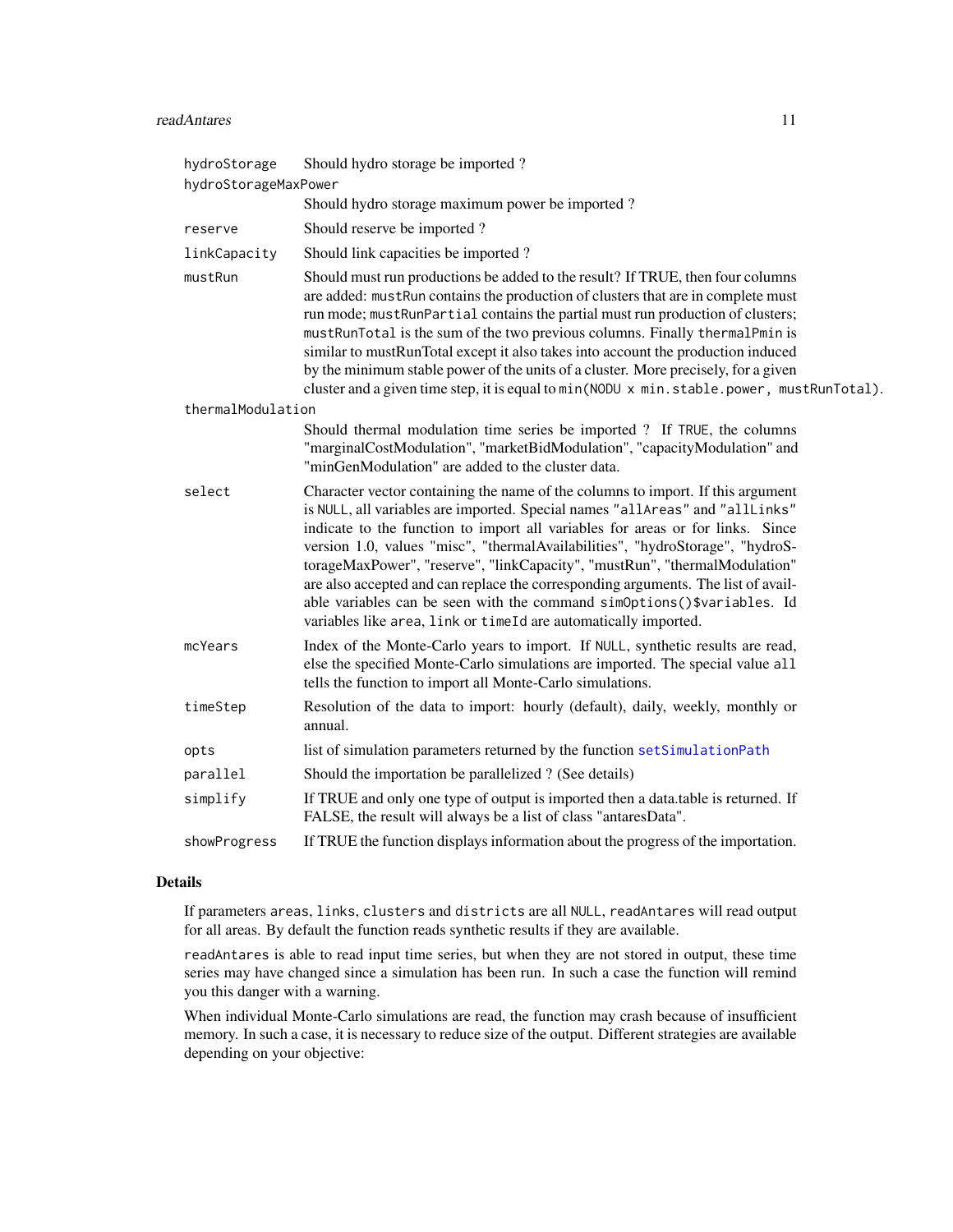- <span id="page-11-0"></span>• Use a larger time step (parameter timeStep)
- Filter the elements to import (parameters areas,links, clusters and districts)
- Select only a few columns (parameter select)
- read only a subset of Monte-Carlo simulations (parameter mcYears). For instance one can import a random sample of 100 simulations with mcYears = sample(simOptions()\$mcYears, 100)

#### Value

If simplify = TRUE and only one type of output is imported then the result is a data.table.

Else an object of class "antaresDataList" is returned. It is a list of data.tables, each element representing one type of element (areas, links, clusters)

#### Parallelization

If you import several elements of the same type (areas, links, clusters), you can use parallelized importation to improve performance. Setting the parameter parallel = TRUE is not enough to parallelize the importation, you also have to install the package [foreach](https://CRAN.R-project.org/package=foreach) and a package that provides a parallel backend (for instance the package [doParallel\)](https://CRAN.R-project.org/package=doParallel).

Before running the function with argument parallel=TRUE, you need to register your parallel backend. For instance, if you use package "doParallel" you need to use the function registerDoParallel once per session.

## See Also

[setSimulationPath](#page-21-1), [getAreas](#page-5-1), [getLinks](#page-7-1), [getDistricts](#page-5-2)

#### Examples

```
## Not run:
# Import areas and links separately
areas <- readAntares() # equivalent to readAntares(areas="all")
links <- readAntares(links="all")
# Import areas and links at same time
output <- readAntares(areas = "all", links = "all")
# Add input time series to the object returned by the function
areas \leq readAntares(areas = "all", misc = TRUE, reserve = TRUE)
# Get all output for one area
myArea <- sample(simOptions()$areaList, 1)
myArea
myAreaOutput <- readAntares(area = myArea,
                            links = getLinks(myArea, regexpSelect=FALSE),
                            clusters = myArea)
```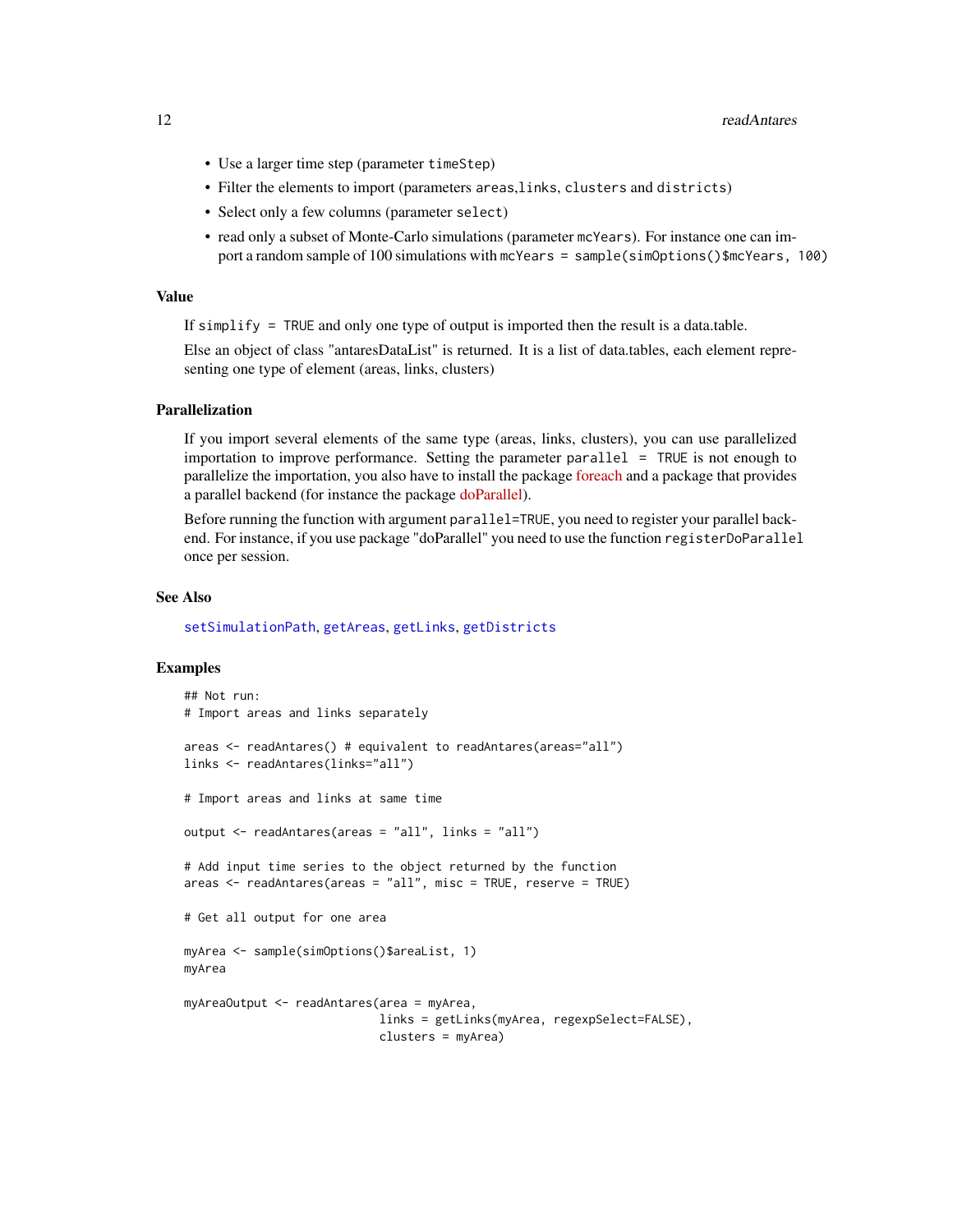## <span id="page-12-0"></span>readAntaresAreas 13

```
# Or equivalently:
myAreaOutput <- readAntaresAreas(myArea)
# Use parameter "select" to read only some columns.
areas <- readAntares(select = c("LOAD", "OV. COST"))
# Aliases can be used to select frequent groups of columns. use showAliases()
# to view a list of available aliases
areas <- readAntares(select="economy")
## End(Not run)
```
readAntaresAreas *Read output for a list of areas*

#### Description

This a function is a wrapper for "antaresData" that reads all data for a list of areas.

#### Usage

```
readAntaresAreas(areas, links = TRUE, clusters = TRUE,
  internallowly = FALSE, opts = simOptions(), ...)
```
## Arguments

| areas        | Vector containing area names. It represents the set of areas we are interested in.<br>If NULL, all areas of the study are used.                                                            |
|--------------|--------------------------------------------------------------------------------------------------------------------------------------------------------------------------------------------|
| links        | should links connected to the areas be imported?                                                                                                                                           |
| clusters     | should the clusters of the areas be imported?                                                                                                                                              |
| internalOnly | If TRUE, only links that connect two areas from parameter area are returned. If<br>not, the function may return links that connect an area from the list with an area<br>outside the list. |
| opts         | list of simulation parameters returned by the function setSimulationPath                                                                                                                   |
|              | Other arguments passed to the function readAntares                                                                                                                                         |
|              |                                                                                                                                                                                            |

## Value

If simplify = TRUE and only one type of output is imported then the result is a data.table.

Else an object of class "antaresData" is returned. It is a list of data.tables, each element representing one type of element (areas, links, clusters)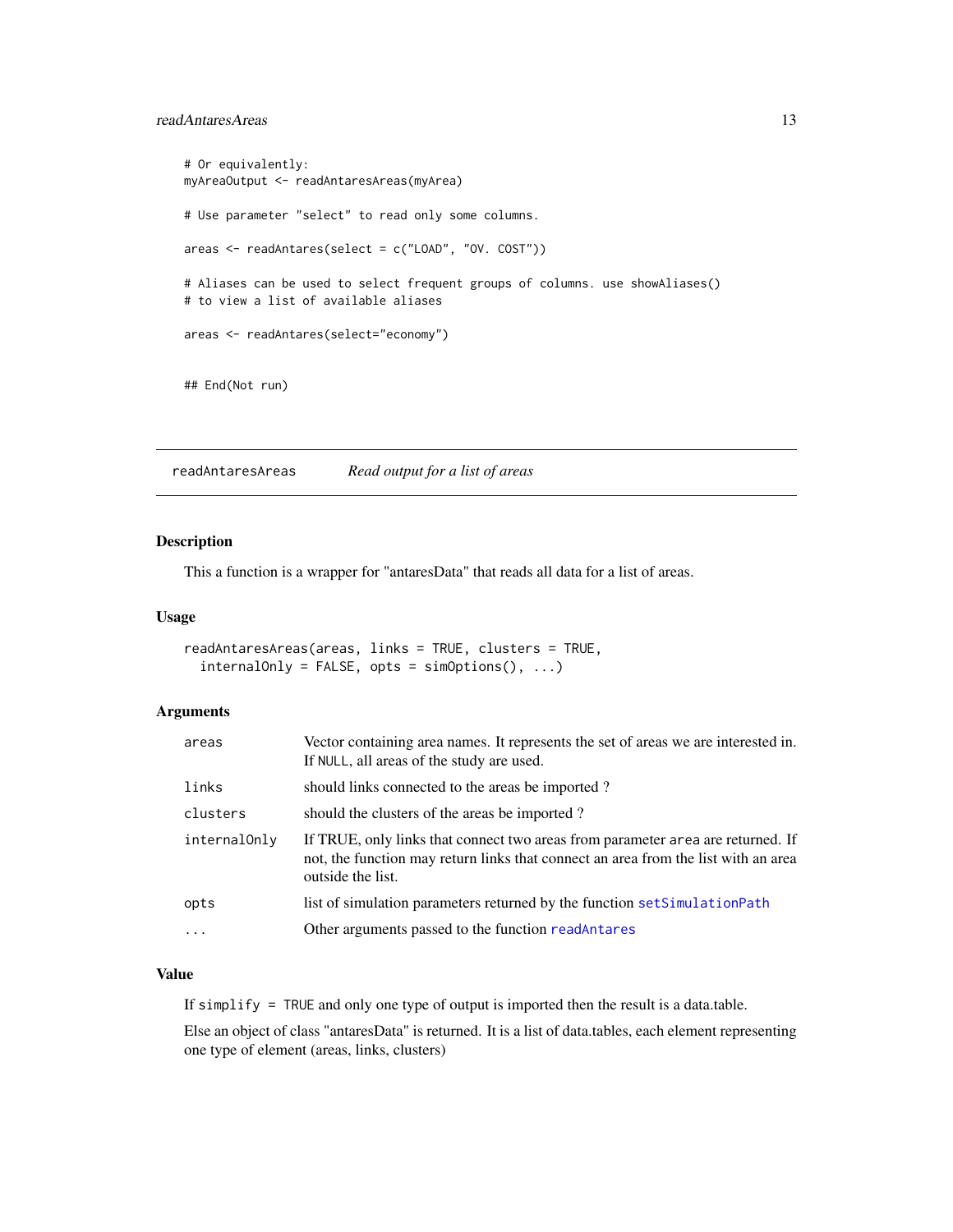#### Examples

```
## Not run:
myarea <- simOptions()$areaList[1]
data <- readAntaresAreas(myarea)
# Equivalent but more concise than:
data2 <- readAntares(myarea, links = getLinks(myarea), clusters = myarea)
all.equal(data, data2)
## End(Not run)
```
<span id="page-13-1"></span>readBindingConstraints

*Read binding constraints*

#### Description

This function reads the binding constraints of an Antares project.

Be aware that binding constraints are read in the input files of a study. So they may have changed since a simulation has been run.

#### Usage

```
readBindingConstraints(opts = simOptions())
```

```
## S3 method for class 'bindingConstraints'
summary(object, ...)
```
## Arguments

| opts    | list of simulation parameters returned by the function set Simulation Path |
|---------|----------------------------------------------------------------------------|
| object  | Object returned by readBindingConstraints                                  |
| $\cdot$ | Unused                                                                     |

#### Value

readBindingConstraints returns an object of class bindingConstraints. It is a named list with one element per read constraint. Each element is itself a list with the following elements:

| enabled      | is the constraint enabled?                                                                                           |
|--------------|----------------------------------------------------------------------------------------------------------------------|
| timeStep     | time step the constraint applies to                                                                                  |
| operator     | type of constraint: equality, inequality on one side or both sides                                                   |
| coefficients | elements containing the coefficients used by the constraint                                                          |
| values       | values used by the constraint. It contains one line per time step and three<br>columns "less", "greater" and "equal" |

The summary method returns a data.frame with one line per constraint.

<span id="page-13-0"></span>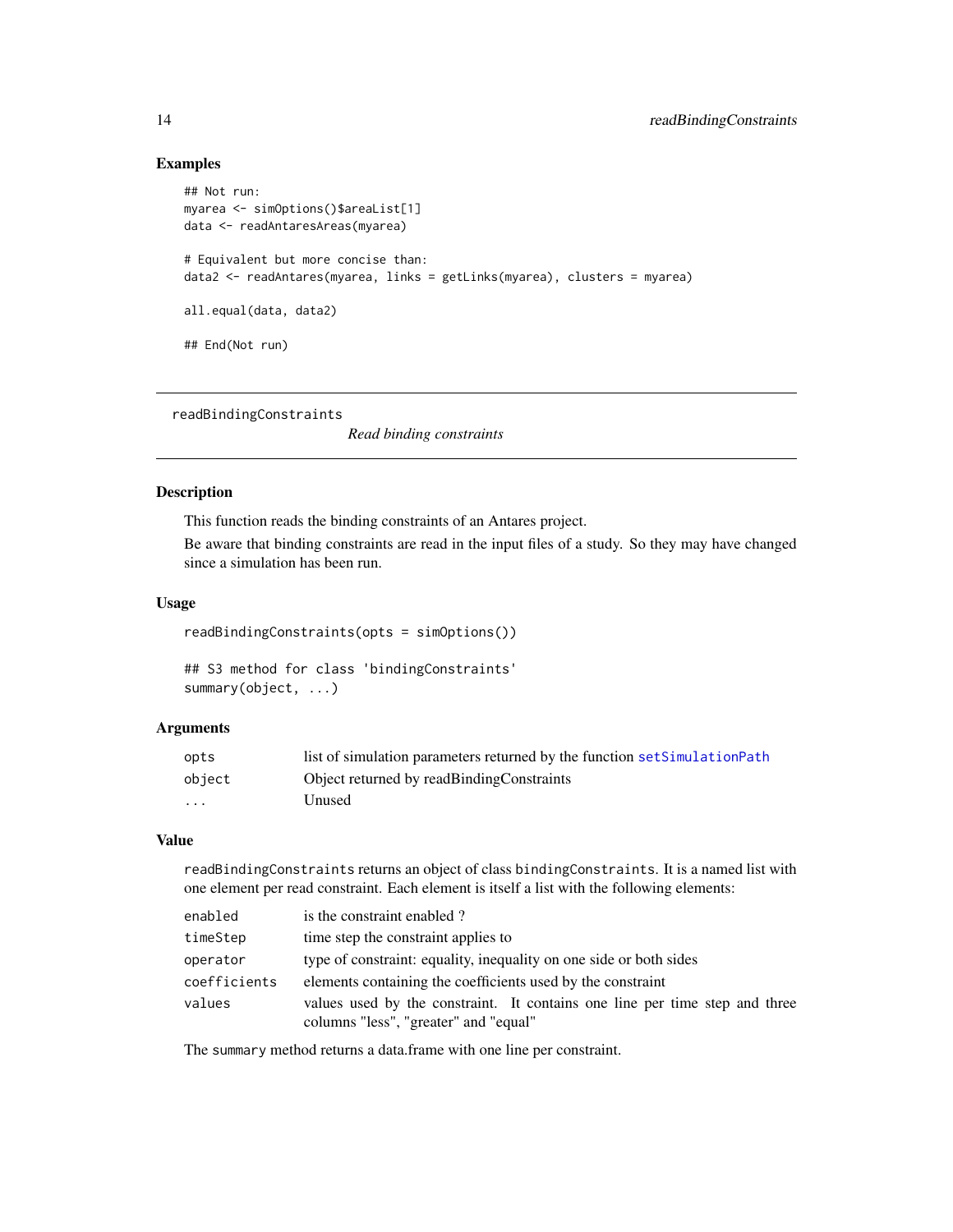## <span id="page-14-0"></span>readClusterDesc 15

## Examples

```
## Not run:
setSimulationPath()
constraints <- readBindingConstraints()
summary(constraints)
```

```
## End(Not run)
```
<span id="page-14-1"></span>readClusterDesc *Import clusters description*

## Description

This function reads in the input files of an antares study the characteristics of each cluster.

Be aware that clusters descriptions are read in the input files so they may have changed since a simulation has been run.

#### Usage

readClusterDesc(opts = simOptions())

#### Arguments

opts list of simulation parameters returned by the function [setSimulationPath](#page-21-1)

#### Value

A data.table with one line per cluster. The columns of the data.table may change between different projects, but there will always be the following columns:

| area            | Name of the area containing the cluster |
|-----------------|-----------------------------------------|
| cluster         | Name of the cluster                     |
| group           | Type of cluster (gaz, nuclear, etc.)    |
| unitcount       | number of production units              |
| nominalcapacity |                                         |
|                 | production capacity of each unit        |

The other present columns depends on the version of antares and the options that have been set: if an option is unset for all clusters, it will not appear in the table.

By default, the function reads the cluster description of the default antares study. You can use the argument opts to specify another study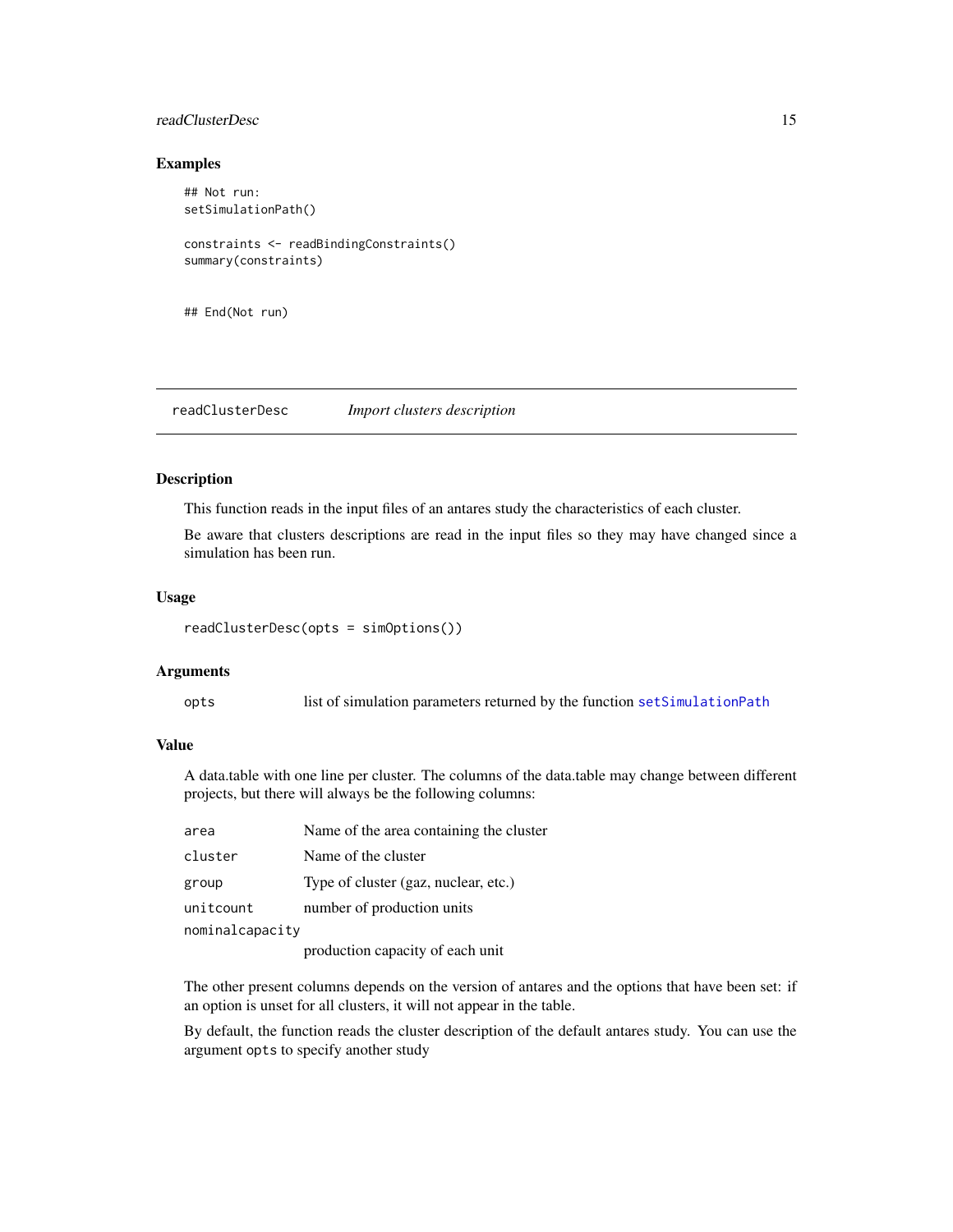## Examples

```
## Not run:
readClusterDesc()
# By default, the function reads cluster descriptions for the default study,
# but it is possible to specify another study with parameter "opts"
sim1 <- setSimulationPath()
#[... code that modifies the default antares study]
readClusterDesc(sim1)
## End(Not run)
```
readInputTS *Read Input time series*

## Description

readInputTS is a function that reads time series from an antares project. But contrary to [readAntares](#page-9-1), it only reads time series stored in the input folder, so it can work in "input" mode.

#### Usage

```
readInputTS(load = NULL, thermalAvailabilities = NULL, ror = NULL,
 hydroStorage = NULL, hydroStorageMaxPower = NULL, wind = NULL,
  solar = NULL, misc = NULL, reserve = NULL, linkCapacity = NULL,
  opts = simOptions(), timeStep = c("hourly", "daily", "weekly",
  "monthly", "annual"), simplify = TRUE, parallel = FALSE,
  showProgress = TRUE)
```
#### Arguments

| load                  | vector of areas names for which load time series must be read.                              |  |
|-----------------------|---------------------------------------------------------------------------------------------|--|
| thermalAvailabilities |                                                                                             |  |
|                       | vector of areas names for which thermal availabilities of clusters must be read.            |  |
| ror                   | vector of areas names for which run of river time series must be read.                      |  |
| hydroStorage          | vector of areas names for which hydrolic storage time series must be read.                  |  |
| hydroStorageMaxPower  |                                                                                             |  |
|                       | vector of areas names for which hydrolic storage maximum power time series<br>must be read. |  |
| wind                  | vector of areas names for which wind time series must be read                               |  |
| solar                 | vector of areas names for which solar time series must be read                              |  |

<span id="page-15-0"></span>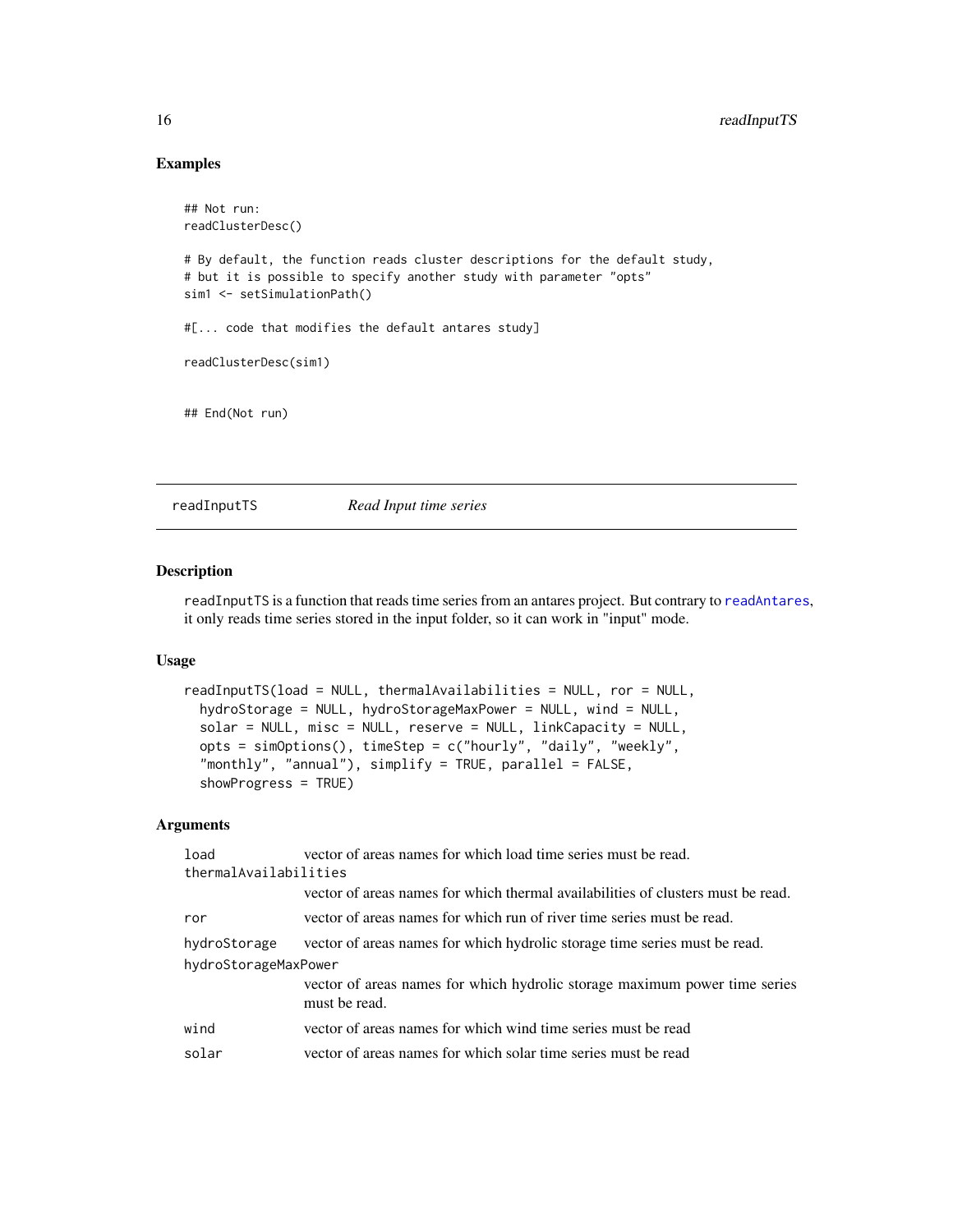## <span id="page-16-0"></span>readInputTS 17

| misc         | vector of areas names for which misc time series must be read                                                                                        |
|--------------|------------------------------------------------------------------------------------------------------------------------------------------------------|
| reserve      | vector of areas names for which reserve time series must be read                                                                                     |
| linkCapacity | vector of links names for which links characteristics time series must be read                                                                       |
| opts         | list of simulation parameters returned by the function set Simulation Path                                                                           |
| timeStep     | Resolution of the data to import: hourly (default), daily, weekly, monthly or<br>annual.                                                             |
| simplify     | If TRUE and only one type of output is imported then a data table is returned. If<br>FALSE, the result will always be a list of class "antaresData". |
| parallel     | Should the importation be parallelized ? (See details)                                                                                               |
| showProgress | If TRUE the function displays information about the progress of the importation.                                                                     |

#### Value

If simplify = TRUE and only one type of input is imported then the result is a data.table with class "antaresDataTable".

Else an object of class "antaresDataList" is returned. It is a list of data.tables, each element representing one type of element (load, wind, solar, etc.).

## Note

All parameters expecting a vector of areas or links names also accept the special value "all". It indicates the function to read the desired time series for all areas or links.

#### See Also

[setSimulationPath](#page-21-1), [readAntares](#page-9-1), [getAreas](#page-5-1), [getLinks](#page-7-1)

#### Examples

```
## Not run:
# Set an antares study in "input" mode. This is useful when one want to
# inspect input time series before running a simulation.
# Note that readAntares do not function in input mode, but readInputTS
# works with any mode.
setSimulationPath("path_to_the_study", "input")
# Read load time series
readInputTS(load = "all")
# Read hydrolic storage and maximum power in the same call:
readInputTS(hydroStorage = "all", hydroStorageMaxPower = "all")
# Use a different time step
myArea <- readInputTS(load= "myArea", timeStep = "monthly")
# Quick plot to visualize the variability of the series
matplot(myArea[, - (1:2), with = FALSE], type = "l")
```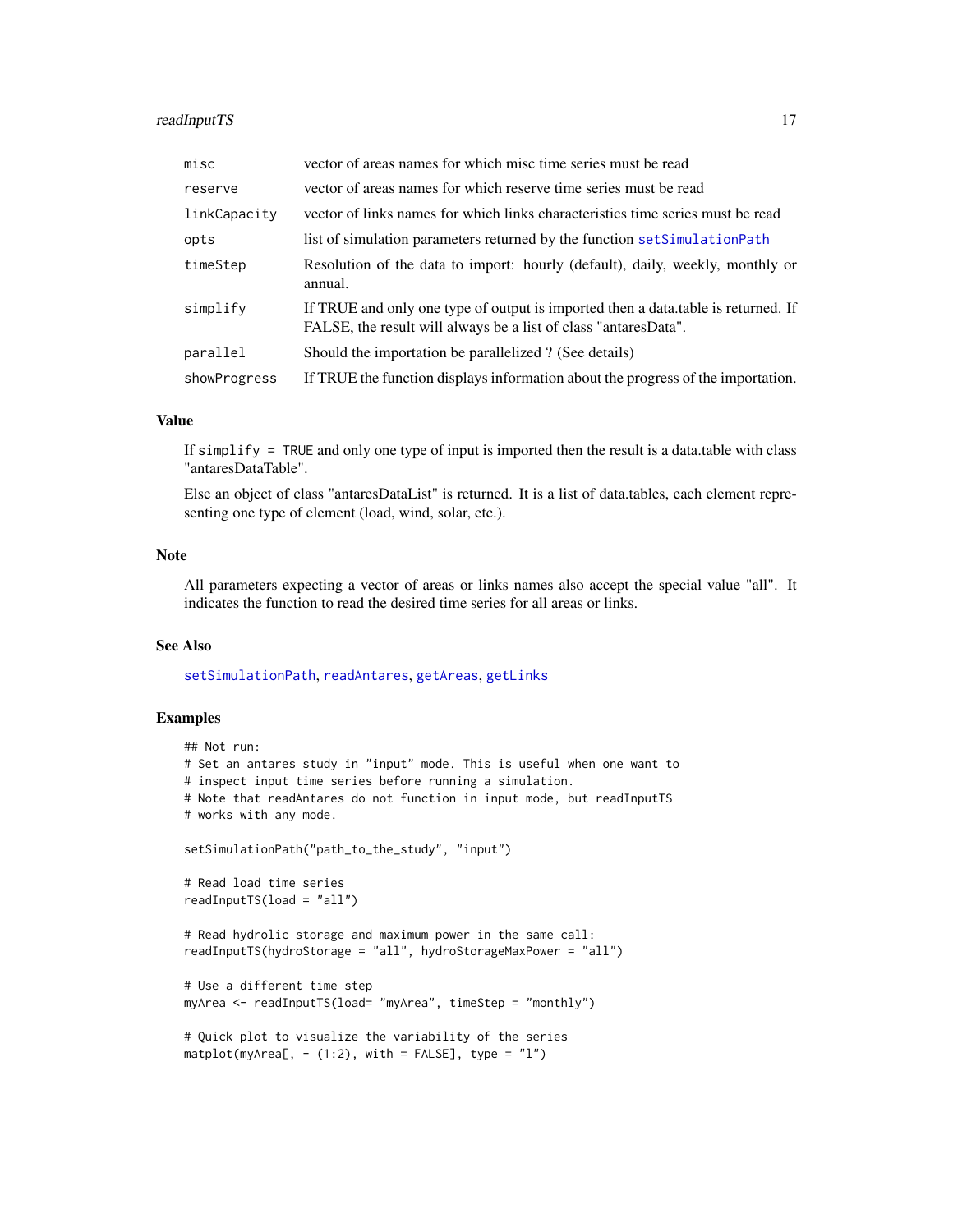<span id="page-17-0"></span>18 readLayout

## End(Not run)

<span id="page-17-1"></span>readLayout *Read areas layout*

#### Description

This function reads in the input files of an antares study the current areas layout, ie. the position of the areas It may be useful for plotting the network.

Be aware that the layout is read in the input files so they may have changed since a simulation has been run.

#### Usage

```
readLayout(opts = simOptions(), xyCompare = c("union", "intersect"))
```
## Arguments

| opts      | list of simulation parameters returned by the function set Simulation Path |
|-----------|----------------------------------------------------------------------------|
| xyCompare | Use when passing multiple opts, can be "union" or "intersect".             |

## Value

A list with three elements:

| areas:    | A data frame containing the name, the color and the coordinate of each area                           |
|-----------|-------------------------------------------------------------------------------------------------------|
| district: | A data frame containing the name, the color and the coordinate of each district                       |
| links:    | A data frame containing the name, the coordinates of the origin and the destina-<br>tion of each link |

By default, readLayout reads the layout for the current default antares study. It is possible to specify another study with the parameter opts. And we can pass multiple studies using a list of opts.

## Examples

```
## Not run:
readLayout()
# By default, the function reads layout for the default study,
# but it is possible to specify another study with parameter "opts"
sim1 <- setSimulationPath()
#[... code that modifies the default antares study]
readLayout(sim1)
```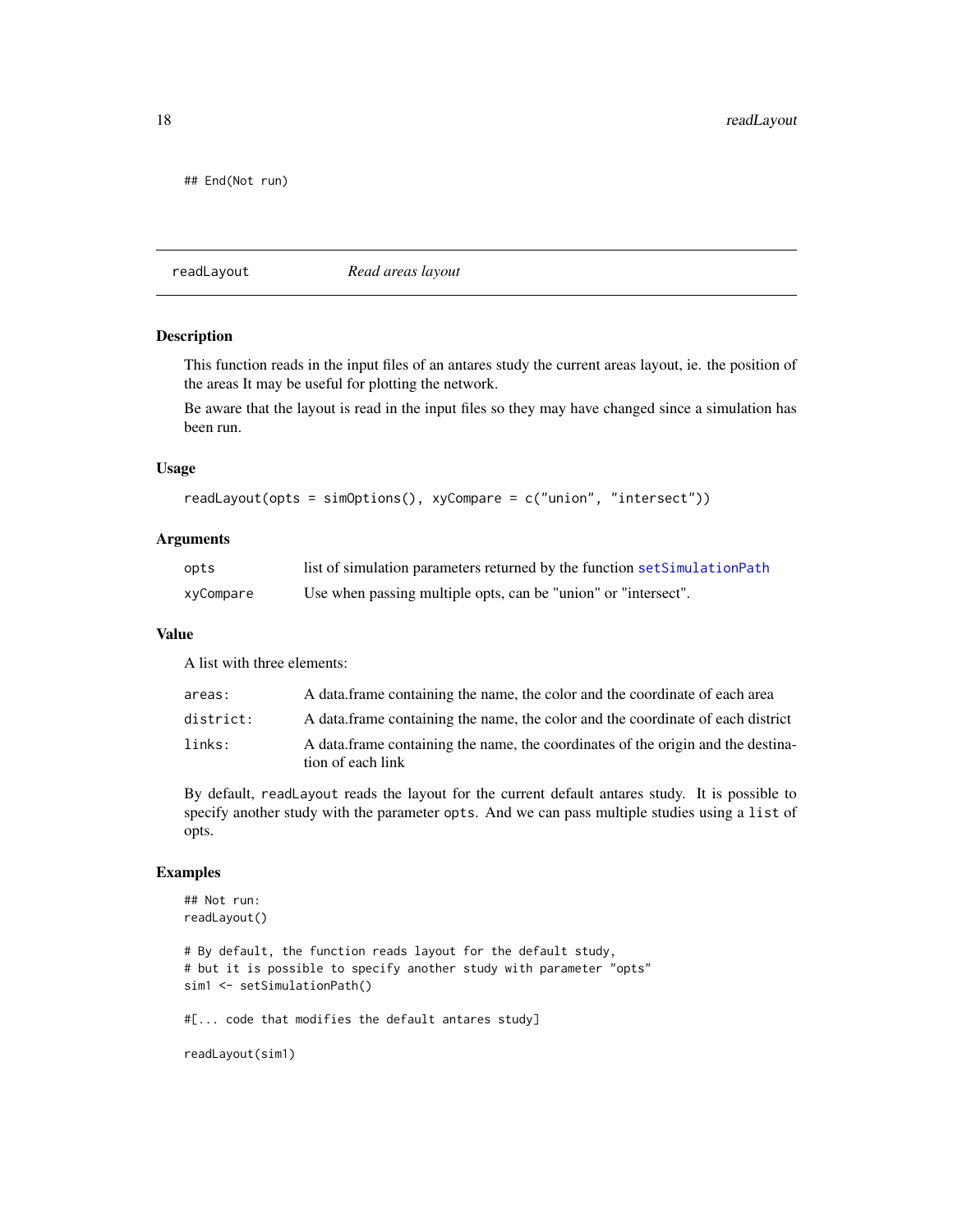<span id="page-18-0"></span>## End(Not run)

readOptimCriteria *Read Optimization Criteria*

## Description

This function can be used to read the value of the criteria optimized by ANTARES. Notice that these values are only available in "Xpansion" mode or when option "Export mps" is turned on.

## Usage

```
readOptimCriteria(opts = simOptions())
```
#### Arguments

opts list of simulation parameters returned by the function [setSimulationPath](#page-21-1)

#### Value

A table of class antaresDataTable. It contains the usual columns timeID, mcYear, time and two columns "criterion1" and "criterion2" containing the values of the criteria. Time step can be daily or weekly depending on the optimization options.

## Examples

## Not run: setSimulationPath() optimCriteria <- readOptimCriteria() ## End(Not run)

<span id="page-18-1"></span>removeVirtualAreas *Remove virtual areas*

## Description

This function removes virtual areas from an antaresDataList object and corrects the data for the real areas. The antaresDataList object should contain area and link data to function correctly.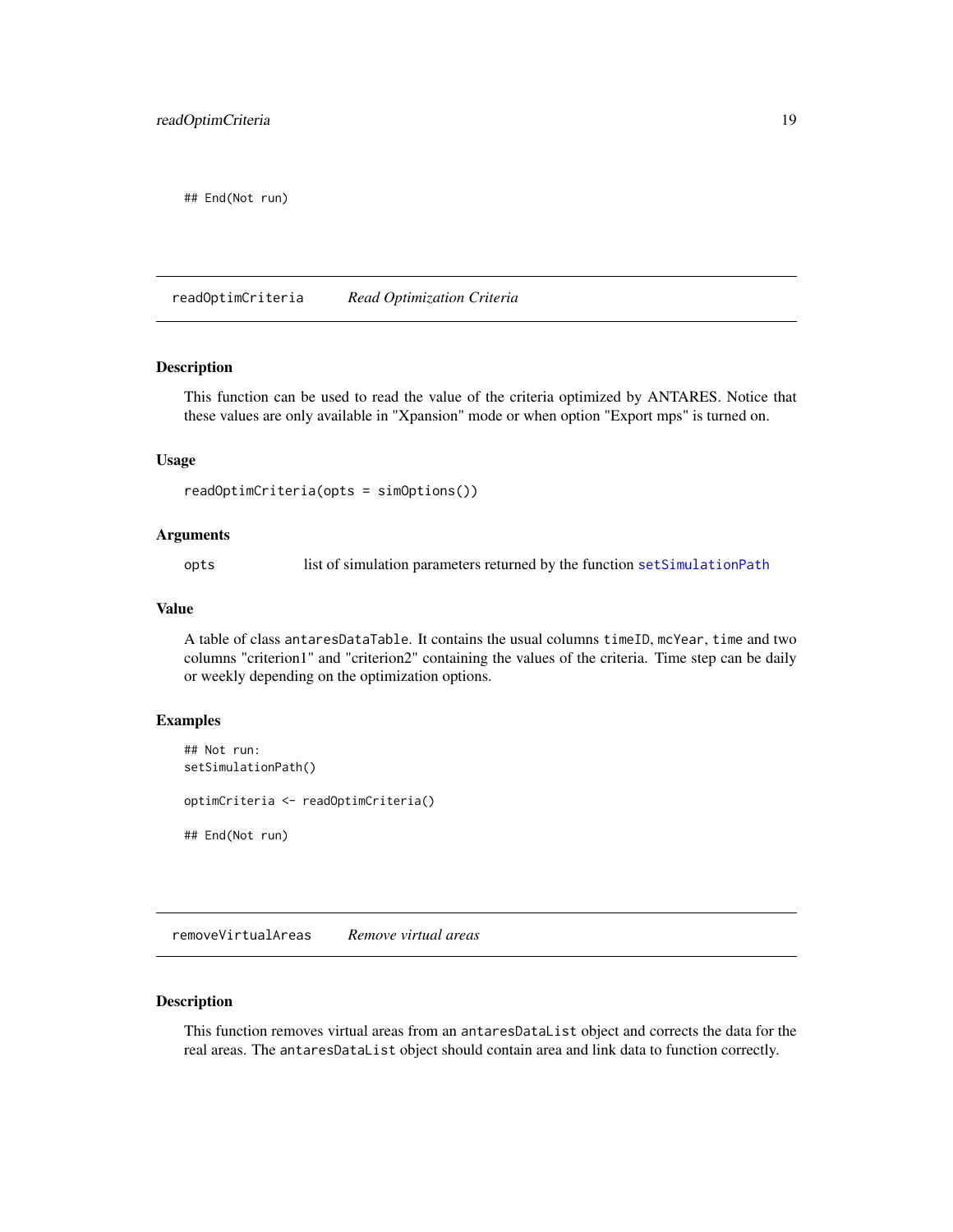```
removeVirtualAreas(x, storageFlexibility = NULL, production = NULL,
 reassignCosts = FALSE, newCols = TRUE, rowBal = TRUE)
```
#### **Arguments**

| x                  | An object of class antares DataList with at least components areas and links.                                                                                                                                                                                                           |
|--------------------|-----------------------------------------------------------------------------------------------------------------------------------------------------------------------------------------------------------------------------------------------------------------------------------------|
| storageFlexibility |                                                                                                                                                                                                                                                                                         |
|                    | A vector containing the names of the virtual storage/flexibility areas.                                                                                                                                                                                                                 |
| production         | A vector containing the names of the virtual production areas.                                                                                                                                                                                                                          |
| reassignCosts      | If TRUE, the production costs of the virtual areas are reallocated to the real areas<br>they are connected to. If the virtual areas are connected to a virtual hub, their<br>costs are first reallocated to the hub and then the costs of the hub are reallocated<br>to the real areas. |
| newCols            | If TRUE, new columns containing the production of the virtual areas are added.<br>If FALSE their production is added to the production of the real areas they are<br>connected to.                                                                                                      |
| rowBal             | If TRUE, then BALANCE will be corrected by ROW. BAL: BALANCE := BAL-<br>ANCE - "ROW. BAL"                                                                                                                                                                                               |

## Details

Two types of virtual areas have been defined corresponding to different types of modeling in Antares and different types of post-treatment to do:

- Flexibility/storage areas are areas created to model pumping unit or any other flexibility that behave as a storage. For those virtual areas, the important results are flows on the links.
- Production areas are areas created to isolate some generation from the "real" areas. They can be isolate for several reasons: to distinguish time-series (for example wind onshore/offshore), to select some specific unit to participate to day-ahead reserve, etc.

removeVirtualAreas performs different corrections:

- Correct the balance of the real areas (and districts) by removing the flows to or from virtual areas.
- If parameter reassignCosts is TRUE, then the costs of the virtual areas are reassigned to the real areas they are connected to. The affected columns are OV. COST, OP. COST, CO2 EMIS. and NP COST. If a virtual area is connected to a single real area, all its costs are attributed to the real area. If it is connected to several real areas, then costs at a given time step are divided between them proportionally to the flows between them and the virtual area. An aggregation is done at the end to correct districts costs.
- For each storage/flexibility area, a column named like the area is created. It contains the values of the flow between the virtual area and the real areas. This column is interpreted as a production of electricity: it is positive if the flow from the virtual area to the real area is positive and negative otherwise. If parameter newCols is FALSE, the values are added to the variable PSP and the columns is removed. An aggregation is done at the end to add virtual storage/flexibility to districts.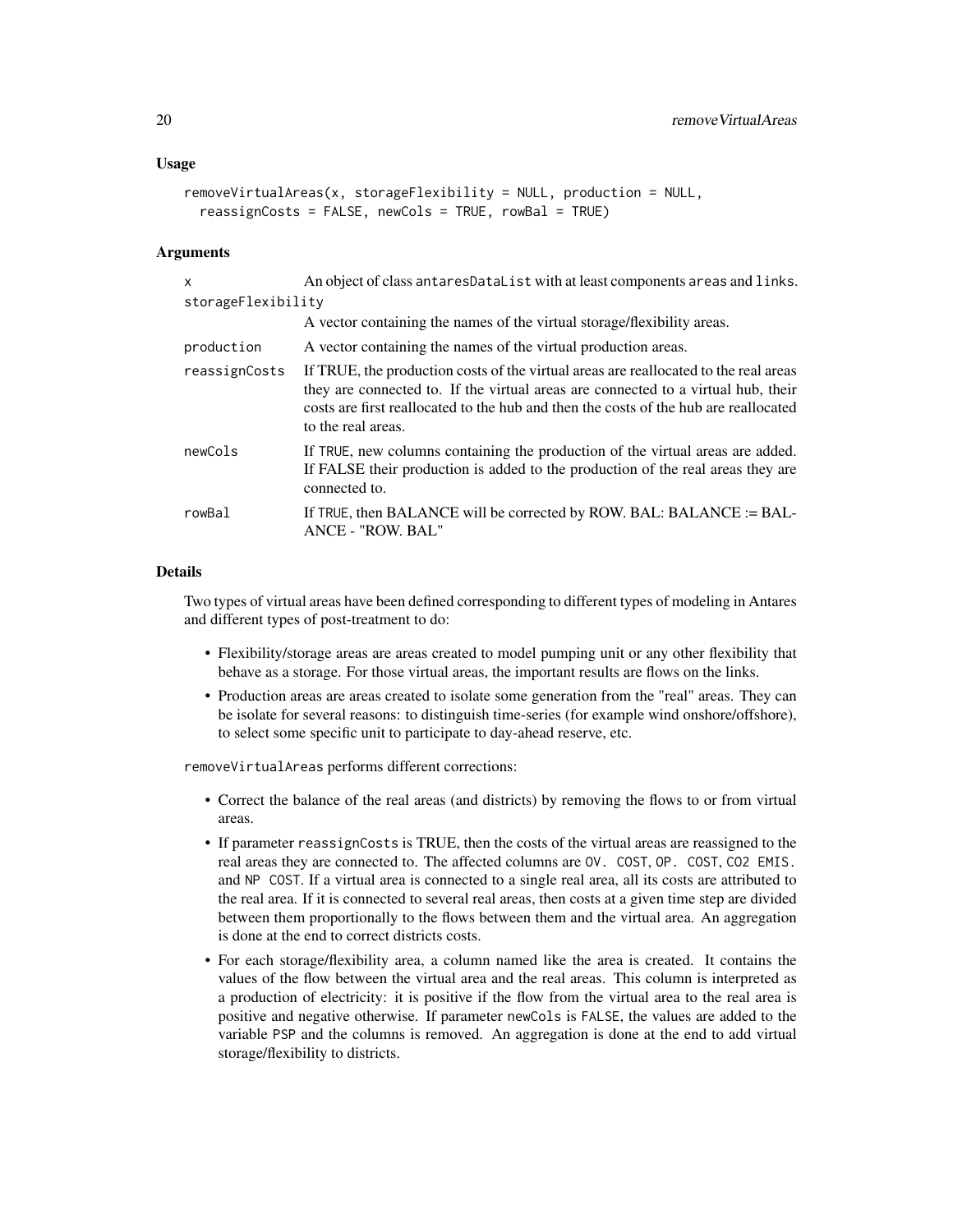- If the parameter production is specified, then the non null productions of the virtual areas are either added to the ones of the real areas they are connected to if newCols = FALSE or put in new columns if newCols = TRUE. In the second case the columns are named  $\star$ \_virtual where " $*$ " is a type of production (wind, solar, nuclear, ...). Productions that are zero for all virtual areas are omited. If virtual production areas contains clusters then they will be move to the real area. An aggregation is done at the end to add virtual production to districts.
- Finally, virtual areas and the links connected to them are removed from the data.

The functions makes a few assumptions about the network. If they are violated it will not act correctly:

- storage/flexibility areas can be connected to other storage/flexibility areas (hubs), but at least one of them is connected to a real area. That means that there is no group of virtual areas disconnected from the real network. If such a group exists, you can either remove them manually or simply not import them.
- production areas are connected to one and only one real area. They cannot be connected to virtual areas. But a real area may by connected to several production areas.

## Value

An antaresDataList object in which virtual areas have been removed and data of the real has been corrected. See details for an explanation of the corrections.

#### Examples

## Not run:

```
# Assume we have a network with two virtual areas acting as pump storage and
# an area representing offshore production
#
# offshore
# |
# real area - psp in
\# \qquad \qquad \setminus# psp out
#
data <- readAntares(areas="all", links="all")
# Remove pump storage virtual areas
correctedData <- removeVirtualAreas(data,
                                    storageFlexibility = c("psp in", "psp out"),
                                    production = "offshore")
## End(Not run)
```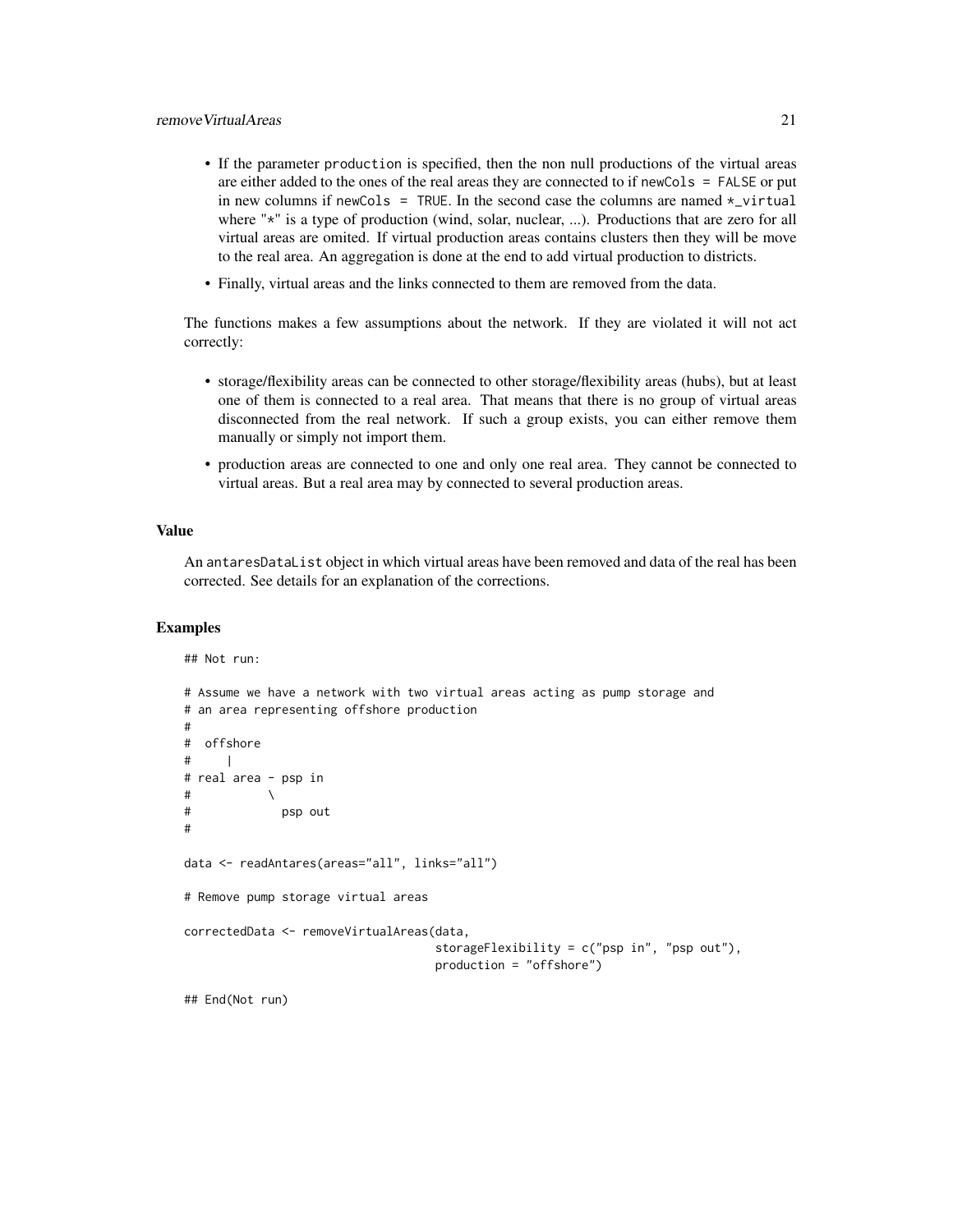<span id="page-21-0"></span>

This function specify RAM limit (in Go) of the value returned by [readAntares.](#page-9-1)

## Usage

setRam(x)

## Arguments

x numeric RAM limit in Go

## Examples

## Not run: #Set maximum ram to used to 50 Go setRam(50)

## End(Not run)

<span id="page-21-1"></span>setSimulationPath *Set Path to an Antares simulation*

## Description

This function has to be used before the read functions. It sets the path to the Antares simulation to work on and other useful options (list of areas, links, areas with clusters, variables, etc.).

## Usage

```
setSimulationPath(path, simulation = NULL)
```
## Arguments

path (optional) Path to the simulation. It can either be the path to a directory containing an antares project or directly to the directory containing the output of a simulation. If missing, a window opens and lets the user choose the directory of the simulation interactively. Can also choose .h5 file, if rhdf5 is installed.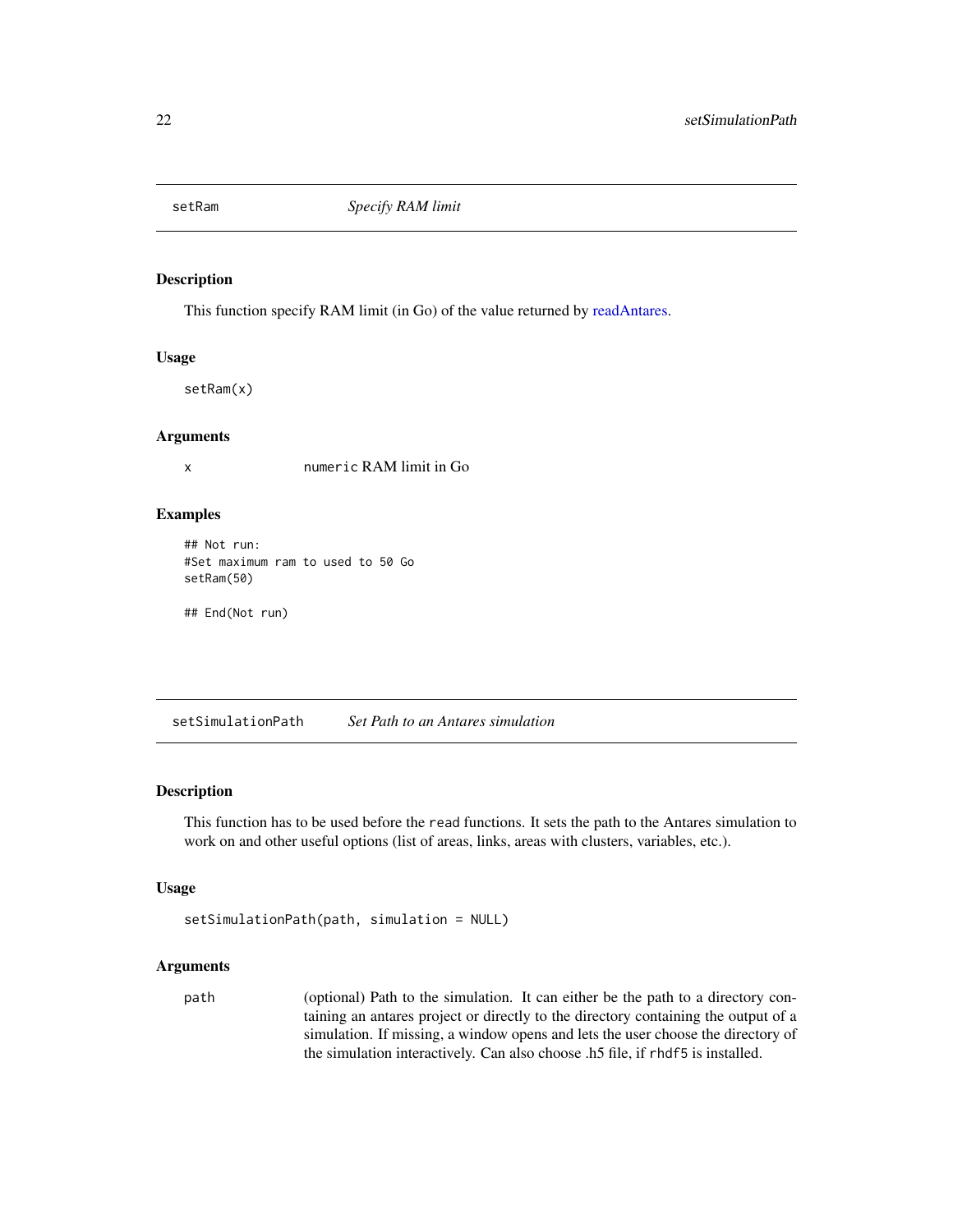simulation (optional) Only used if "path" represents the path of a study and not of the output of a simulation. It can be either the name of the simulation or a number indicating which simulation to use. It is possible to use negative values to select a simulation from the last one: for instance -1 will select the most recent simulation, -2 will the penultimate one, etc. There are two special values 0 and "input" that tells the function that the user is not interested by the results of any simulation, but only by the inputs. In such a case, the function [readAntares](#page-9-1) is anavailable.

## Details

The simulation choosen with setSimulationPath becomes the default simulation for all functions of the package. This behavior is fine when working on only one simulation, but it may become problematic when working on multiple simulations at same time.

In such case, you can store the object returned by the function in a variable and pass this variable to the functions of the package (see examples).

#### Value

A list containing various information about the simulation, in particular:

| studyPath                                                       | path of the Antares study                                                                                                                                     |
|-----------------------------------------------------------------|---------------------------------------------------------------------------------------------------------------------------------------------------------------|
| simPath                                                         | path of the simulation                                                                                                                                        |
| inputPath                                                       | path of the input folder of the study                                                                                                                         |
| studyName                                                       | Name of the study                                                                                                                                             |
| simDataPath                                                     | path of the folder containing the data of the simulation                                                                                                      |
| name                                                            | name of the simulation                                                                                                                                        |
| mode                                                            | type of simulation: economy, adequacy, draft or input                                                                                                         |
| synthesis                                                       | Are synthetic results available?                                                                                                                              |
| yearByYear                                                      | Are the results for each Monte Carlo simulation available?                                                                                                    |
| scenarios                                                       | Are the Monte-Carlo scenarii stored in output? This is important to reconstruct<br>some input time series that have been used in each Monte-Carlo simulation. |
| mcYears                                                         | Vector containing the number of the exported Monte-Carlo scenarios                                                                                            |
|                                                                 | antares Version Version of Antares used to run the simulation.                                                                                                |
| areaList                                                        | Vector of the available areas.                                                                                                                                |
| districtList                                                    | Vector of the available districts.                                                                                                                            |
| linkList<br>Vector of the available links.<br>areasWithClusters |                                                                                                                                                               |
|                                                                 | Vector of areas containing clusters.                                                                                                                          |
| variables                                                       | Available variables for areas, districts and links.                                                                                                           |
| parameters                                                      | Other parameters of the simulation.                                                                                                                           |
| timeIdMin                                                       | Minimum time id of the simulation. It is generally equal to one but can be higher<br>if working on a subperiod.                                               |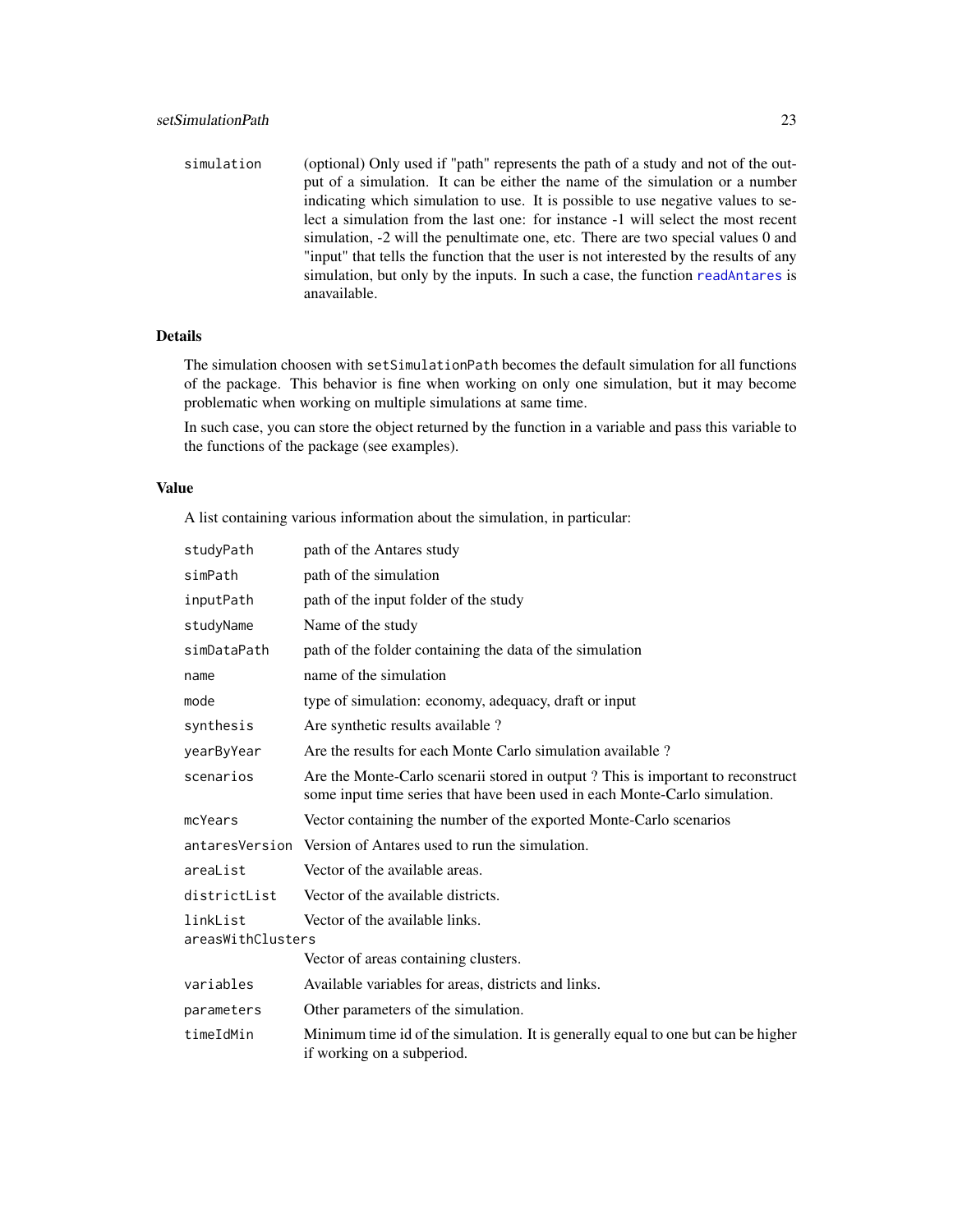<span id="page-23-0"></span>

| timeIdMax    | maximum time id of the simulation.                                                              |
|--------------|-------------------------------------------------------------------------------------------------|
| start        | Date of the first day of the year in the simulation. This date corresponds to<br>$timeId = 1$ . |
| firstWeekdav | First day of the week.                                                                          |
| districtsDef | data table containing the specification of the districts.                                       |
| energyCosts  | list containing the cost of spilled and unsupplied energy.                                      |

#### See Also

[simOptions](#page-25-1), [readAntares](#page-9-1), [readLayout](#page-17-1), [readClusterDesc](#page-14-1), [readBindingConstraints](#page-13-1)

#### Examples

```
## Not run:
# Select interactively a study. It only works on windows.
```
setSimulationPath()

# Specify path of the study. Note: if there are more than one simulation # output in the study, the function will asks the user to interactively choose # one simulation.

```
setSimulationPath("path_of_the_folder_of_the_study")
```
# Select the first simulation of a study

setSimulationPath("path\_of\_the\_folder\_of\_the\_study", 1)

# Select the last simulation of a study

setSimulationPath("path\_of\_the\_folder\_of\_the\_study", -1)

```
# Select a simulation by name
```
setSimulationPath("path\_of\_the\_folder\_of\_the\_study", "name of the simulation")

# Just need to read input data

```
setSimulationPath("path_of_the_folder_of_the_study", "input")
# or
setSimulationPath("path_of_the_folder_of_the_study", 0)
```

```
# WORKING WITH MULTIPLE SIMULATIONS
```
<sup>#----------------------------------</sup>

<sup>#</sup> Let us assume ten simulations have been run and we want to collect the

<sup>#</sup> variable "LOAD" for each area. We can create a list containing options

<sup>#</sup> for each simulation and iterate through this list.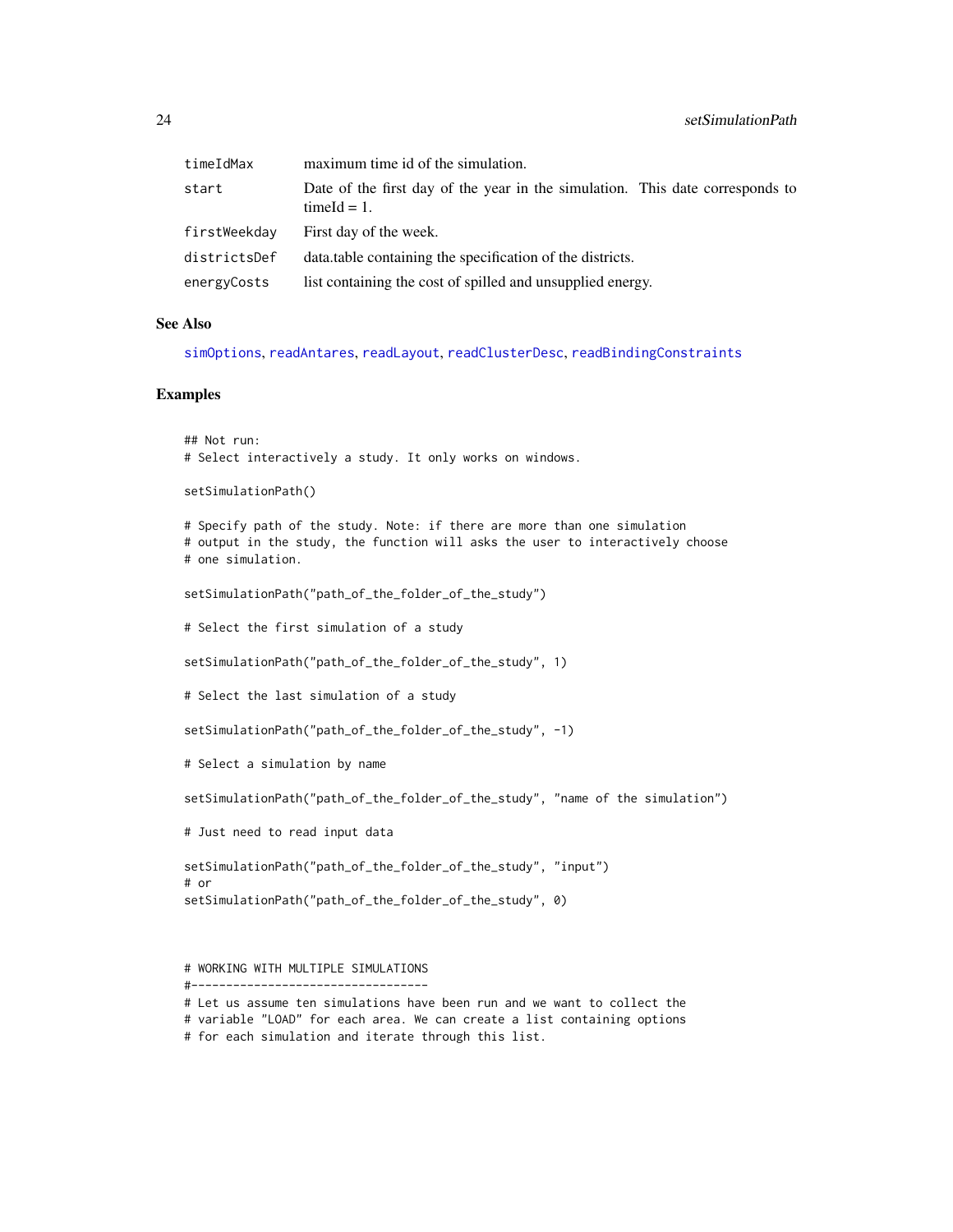#### <span id="page-24-0"></span>showAliases 25

```
opts <- lapply(1:10, function(i) {
   setSimulationPath("path_of_the_folder_of_the_study", i)
})
output <- lapply(opts, function(o) {
 res <- readAntares(areas = "all", select = "LOAD", timeStep = "monthly", opts = o)
 # Add a column "simulation" containing the name of the simulation
 res$simulation <- o$name
 res
})
# Concatenate all the tables in one super table
output <- rbindlist(output)
# Reshape output for easier comparisons: one line per timeId and one column
# per simulation
output <- dcast(output, timeId + areaId ~ simulation, value.var = "LOAD")
output
# Quick visualization
matplot(output[area == area[1], !c("area", "timeId"), with = FALSE],
        type = "1")
## End(Not run)
```
showAliases *show aliases for variables*

#### Description

Aliases are short names that can be used in the select parameter in function [readAntares](#page-9-1) to tell the function which columns and/or type of data to import.

setAlias can be used to create a new alias. It can be especially useful for package developers to help their users select the data required by their packages.

showAliases lists available aliases

#### Usage

showAliases(names = NULL)

setAlias(name, desc, select)

#### Arguments

names optional vector of alias names. If provided, the full list of columns selected by these aliases is displayed. Else only the name and a short description of all aliases is displayed.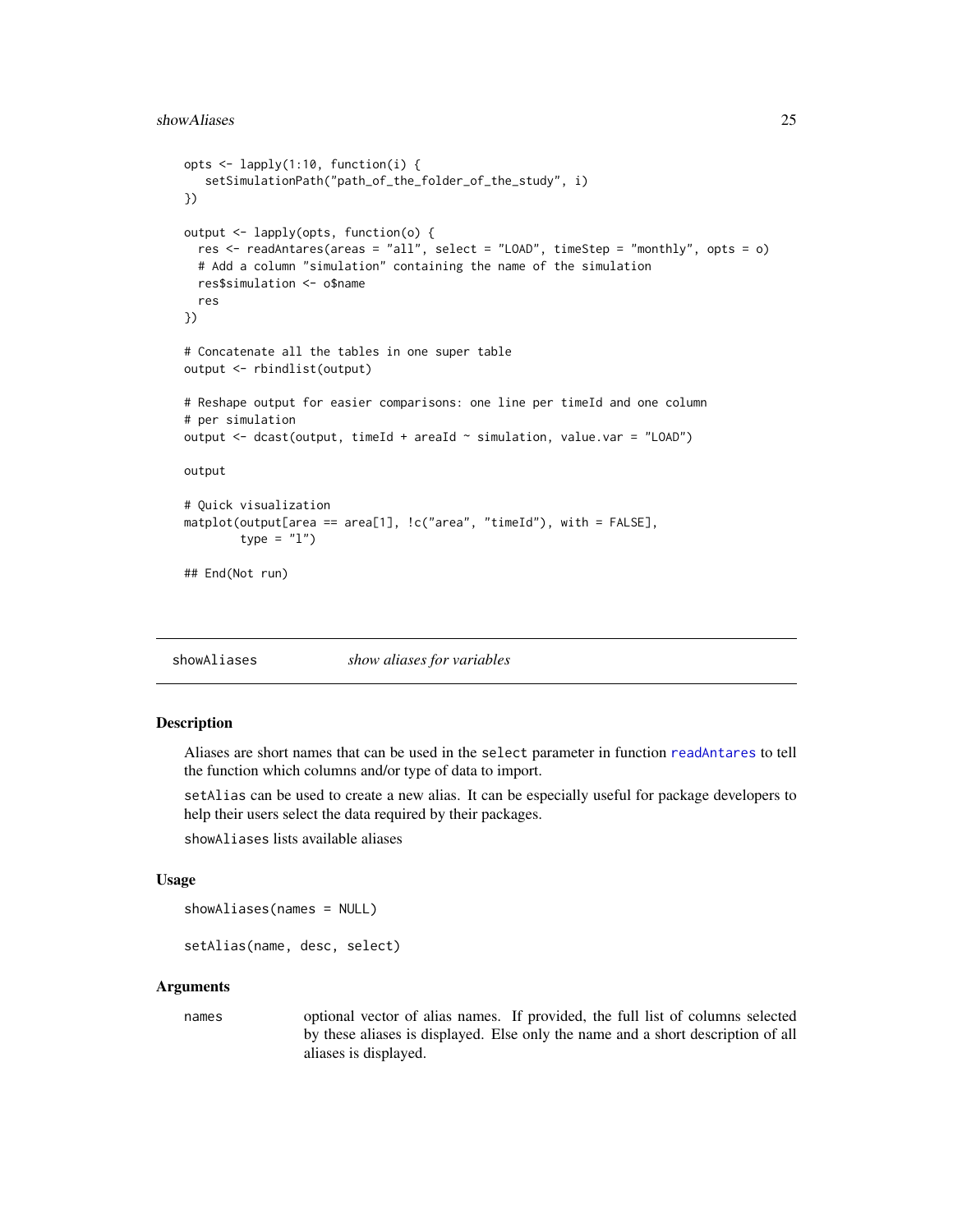<span id="page-25-0"></span>26 simOptions

| name   | Alias name                                                          |
|--------|---------------------------------------------------------------------|
| desc   | Short description indicating why the new alias is interesting       |
| select | character vector containing columns and/or types of data to import. |

#### Value

setAlias is only used for its side effects. A data.frame with columns 'name', 'desc' and 'select'. showAliases invisibly returns a data.frame with columns "name", "desc" and "select".

## Examples

```
# Display the short description of an alias
showAliases()
# Display the full description of an alias
showAliases("renewable")
## Not run:
# Create a new alias that imports flows
setAlias("test", "short description", c("links", "FLOW LIN."))
showAliases()
```
## End(Not run)

<span id="page-25-1"></span>simOptions *Extract simulation options*

#### Description

The function [readAntares](#page-9-1) stores in its output the options used to read some data (path of the study, area list, link list, start date, etc.).

#### Usage

 $simOrions(x = NULL)$ 

## Arguments

x object of class antaresTable or antaresData

#### Details

simOptions extracts these options from an object of class antaresTable or antaresOutput. It can be useful when working on multiple simulations, either to check how some object has been created or to use it in some functions like [getAreas](#page-5-1) or [getLinks](#page-7-1)

If the parameter of the function is NULL, it returns the default simulation options, that is the options set by [setSimulationPath](#page-21-1) the last time it was run.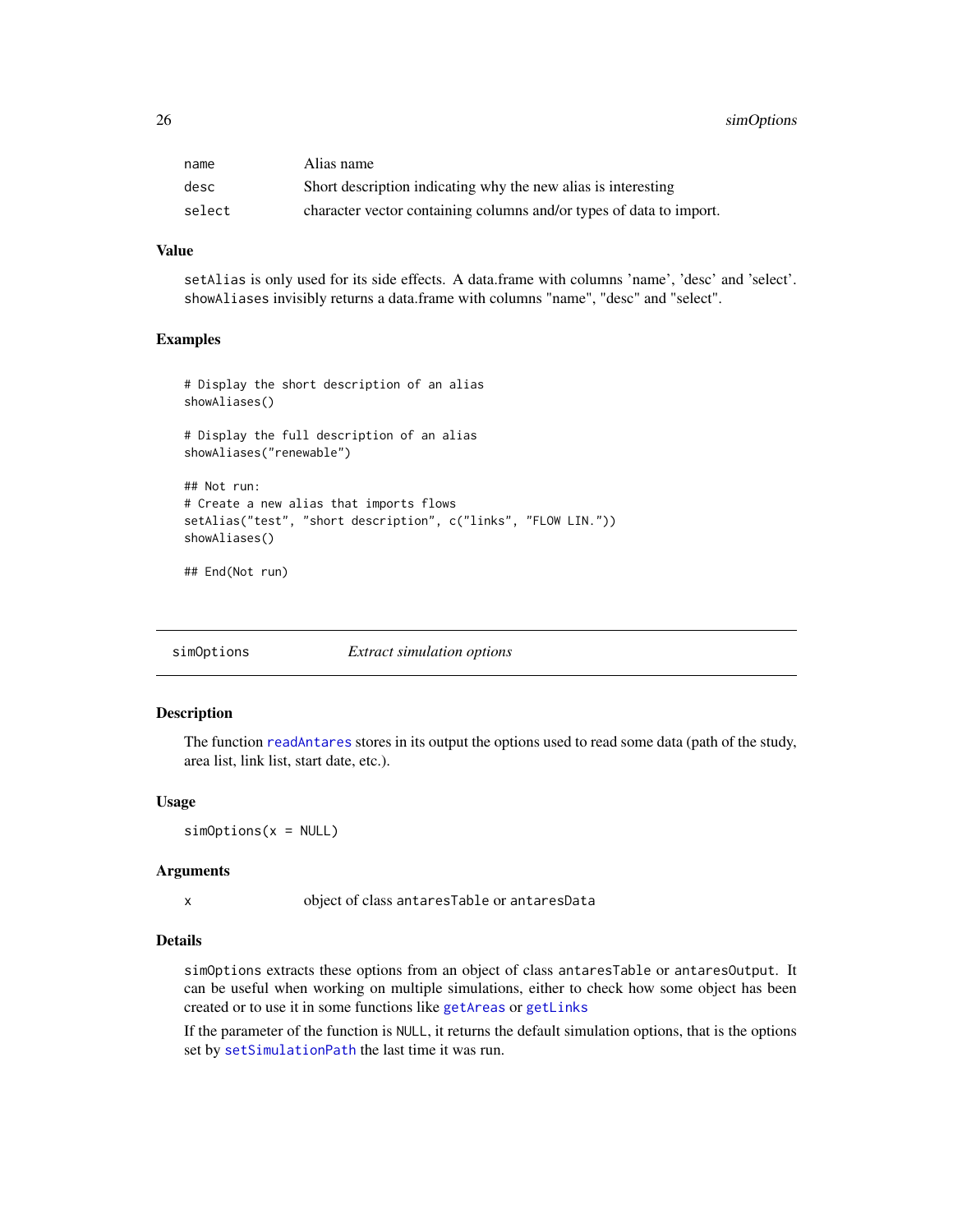## <span id="page-26-0"></span>Value

list of options used to read the data contained in an object or the last simulation options read by [setSimulationPath](#page-21-1) if x is NULL

## Examples

```
## Not run:
 setSimulationPath(study1)
 simOptions() # returns the options for study 1
 data <- readAntares()
 # Choose a different study
 setSimulationPath(study2)
 simOptions() # returns the options for study 2
 getAreas() # returns the areas of the secund study
 getAreas(opts = simOptions(data)) # returns the areas of the first study
```
## End(Not run)

subset.antaresDataList

*Subset an antaresDataList*

## Description

Subset method for antaresDataList.

#### Usage

```
## S3 method for class 'antaresDataList'
subset(x, y = NULL, areas = NULL,timeIds = NULL, mcYears = NULL, ...)
```
## Arguments

| $\mathsf{x}$ | Object of class antaresDataList created with readAntares.                                                                                                                     |
|--------------|-------------------------------------------------------------------------------------------------------------------------------------------------------------------------------|
| y            | A table containing at least one of the columns "area", "timeId" or "mcYear". If<br>it is not NULL, then only tuples (area, timeId, mcYear) present in this table<br>are kept. |
| areas        | Vector of area names to keep in the result. If NULL, all areas are kept.                                                                                                      |
| timeIds      | Vector of time ids to keep. If NULL, all time ids are kept.                                                                                                                   |
| mcYears      | Vector of monte-carlo years to keep. If NULL, all time ids are kept.                                                                                                          |
| $\cdots$     | Currently unused.                                                                                                                                                             |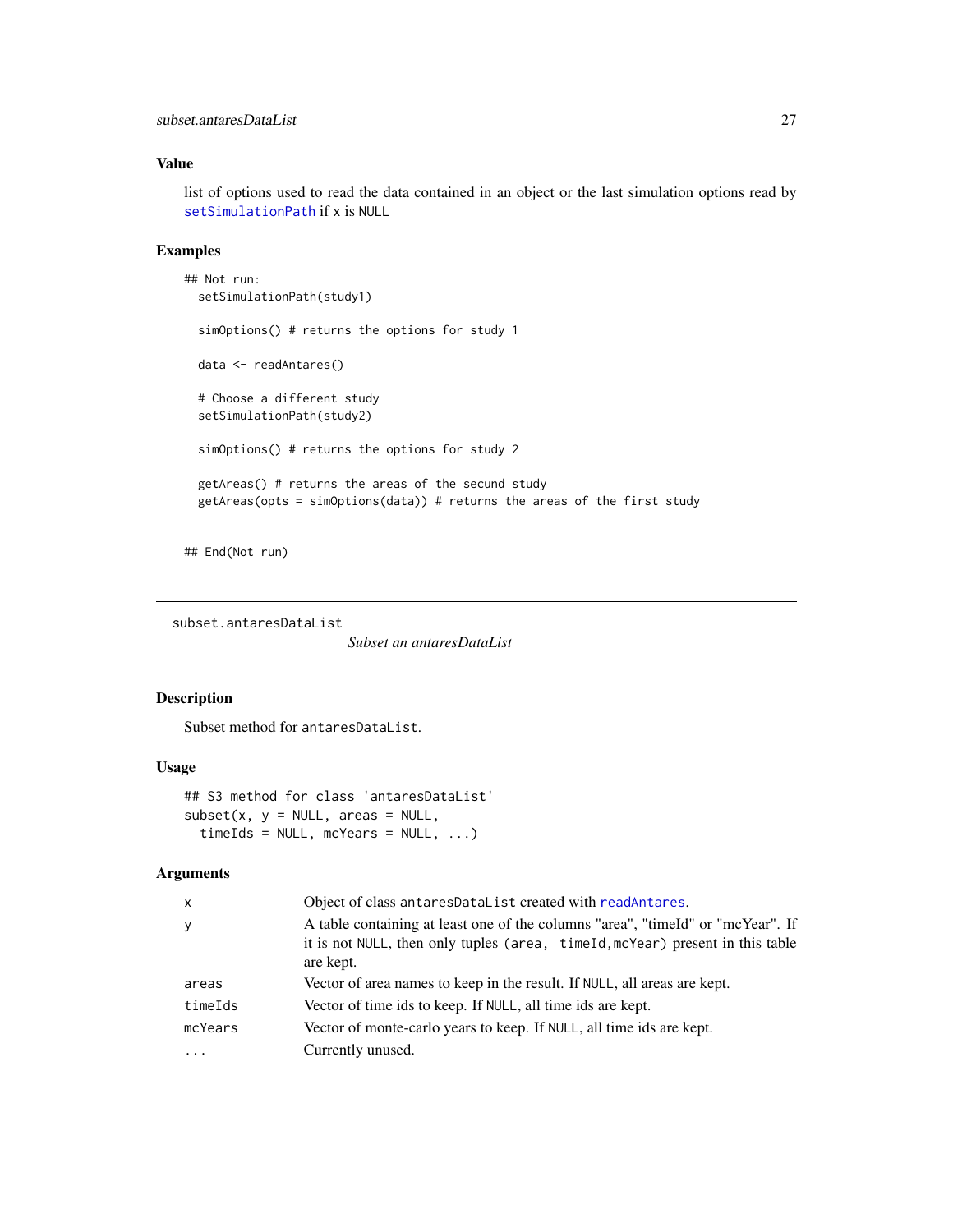## <span id="page-27-0"></span>Value

A filtered antaresDataList.

#### Examples

```
## Not run:
#keep only the first year
mydata <- readAntares(areas = "all", links = "all", mcYears = "all")
mySubset<-subset(mydata, mcYears = 1)
#keep only the first year for areas a and b
mydata <- readAntares(areas = "all", links = "all", mcYears = "all")
mySubset<-subset(mydata, mcYears = 1, areas=c("a", "b"))
#' #keep only the first year for areas a and b and timeIds include in 5:16
mydata <- readAntares(areas = "all", links = "all", mcYears = "all")
mySubset<-subset(mydata, mcYears = 1, areas=c("a", "b"), timeIds=5:16)
```
## End(Not run)

viewAntares *View the content of an antares output*

## Description

This function displays each element of an antaresData object in a spreadsheet-like viewer.

#### Usage

```
viewAntares(x, ...)
```
#### Arguments

|   | An object of class antares Data, generated by the function readantares. |
|---|-------------------------------------------------------------------------|
| . | Currently unused                                                        |

## Value

Invisible NULL.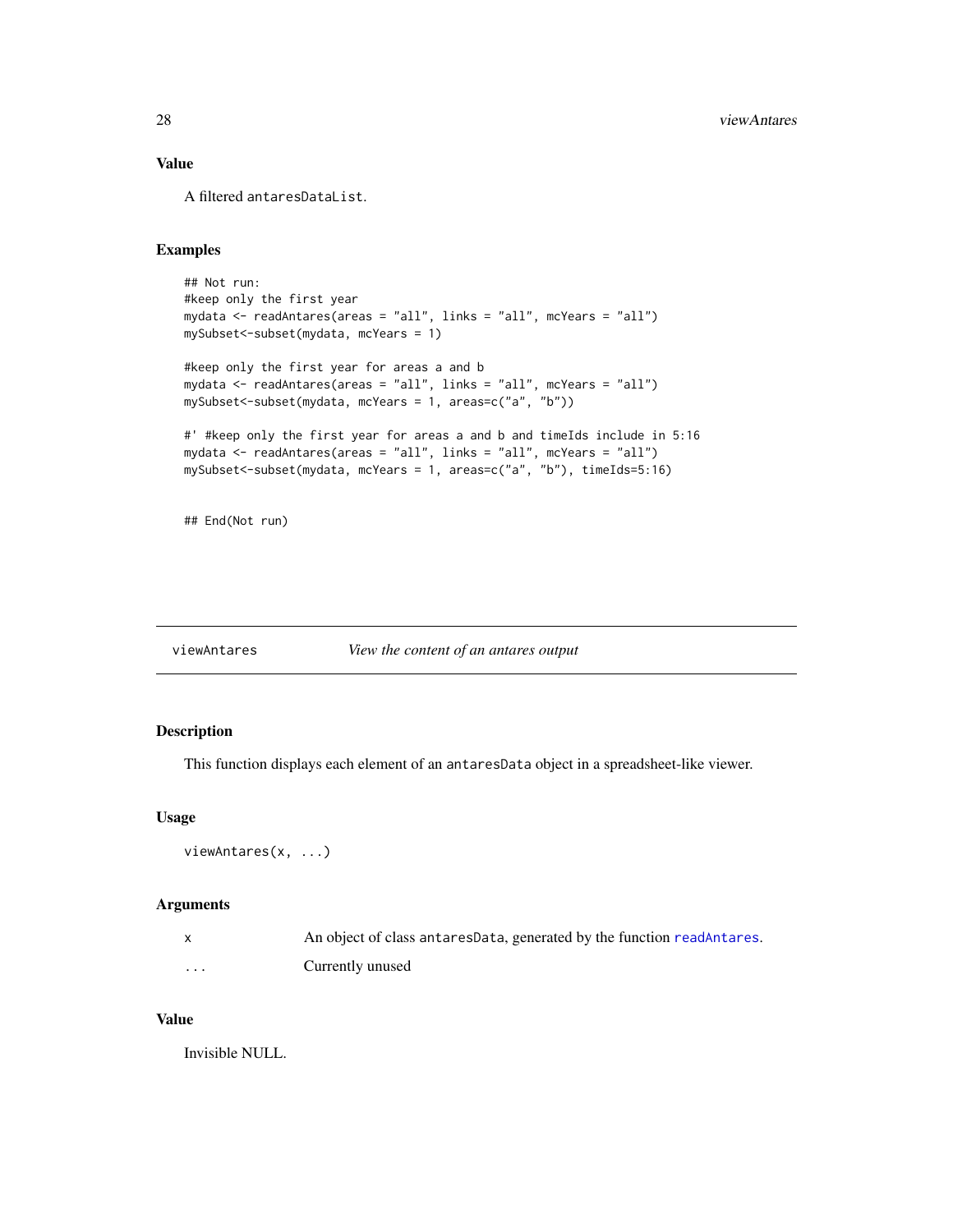## <span id="page-28-0"></span>writeAntaresH5 29

## Examples

```
## Not run:
setSimulationPath()
areas <-readAntares()
viewAntares(areas)
output <- studyAntares(areas="all", links = "all", clusters = "all")
viewAntares(output) # Opens three data viewers for each element of output
## End(Not run)
```
writeAntaresH5 *Convert antares output to h5 file*

## Description

Convert antares output to h5 file

#### Usage

```
writeAntaresH5(path = NULL, timeSteps = c("hourly", "daily", "weekly",
  "monthly", "annual"), opts = simOptions(), writeMcAll = TRUE,
  compress = 1, misc = FALSE, thermalAvailabilities = FALSE,
  hydroStorage = FALSE, hydroStorageMaxPower = FALSE,
  reserve = FALSE, linkCapacity = FALSE, mustRun = FALSE,
  thermalModulation = FALSE, allData = FALSE,
 writeAllSimulations = FALSE, nbCores = 4,
  removeVirtualAreas = FALSE, storageFlexibility = NULL,
 production = NULL, reassignCosts = FALSE, newCols = TRUE,
 overwrite = FALSE, supressMessages = FALSE)
```
#### Arguments

| path                                                                                | character folder where h5 file will be write (default NULL)                                                           |
|-------------------------------------------------------------------------------------|-----------------------------------------------------------------------------------------------------------------------|
| timeSteps                                                                           | character timeSteps                                                                                                   |
| opts                                                                                | l ist of simulation parameters returned by the function set Simulation Path. De-<br>faut to antaresRead::simOptions() |
| writeMcAll                                                                          | boolean write mc-all                                                                                                  |
| compress                                                                            | numeric compress level                                                                                                |
| boolean see readAntares<br>misc<br>thermalAvailabilities<br>boolean see readAntares |                                                                                                                       |
| hydroStorage                                                                        | boolean see readAntares                                                                                               |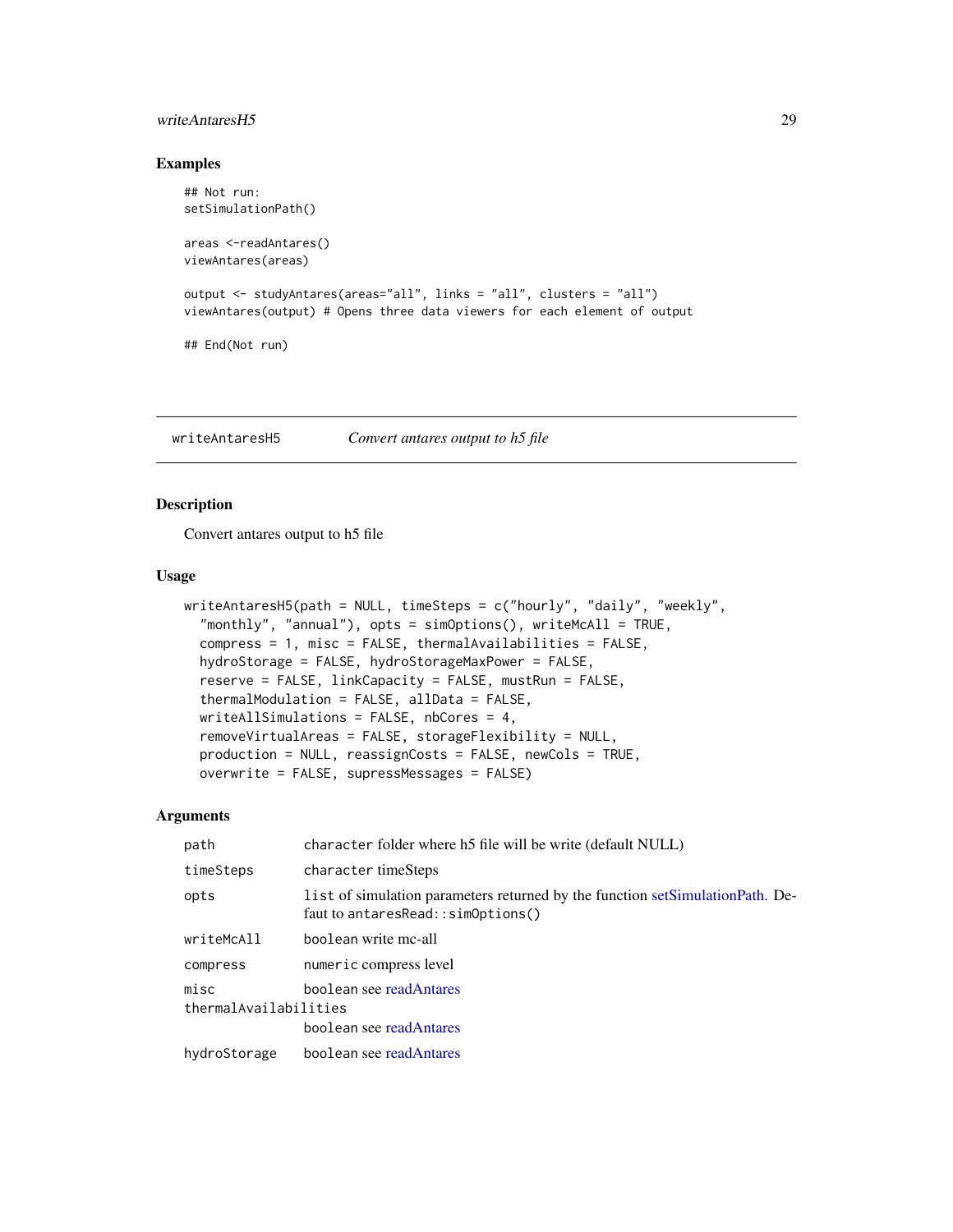<span id="page-29-0"></span>hydroStorageMaxPower

|                              | boolean see readAntares                                                                                                                                                          |
|------------------------------|----------------------------------------------------------------------------------------------------------------------------------------------------------------------------------|
| reserve                      | boolean see readAntares                                                                                                                                                          |
| linkCapacity                 | boolean see readAntares                                                                                                                                                          |
| mustRun<br>thermalModulation | boolean see readAntares                                                                                                                                                          |
|                              | boolean see readAntares                                                                                                                                                          |
| allData                      | boolean add all data with a single call (writeMcAll, misc, thermalAvailabil-<br>ities, hydroStorage, hydroStorageMaxPower reserve, linkCapacity, mustRun,<br>thermalModulation). |
| writeAllSimulations          |                                                                                                                                                                                  |
|                              | boolean, write all simulations of your antares study.                                                                                                                            |
| nbCores                      | numeric, number of cores to use, only used if write All Simulations is TRUE                                                                                                      |
| removeVirtualAreas           |                                                                                                                                                                                  |
|                              | boolean, remove virtual areas, see remove Virtual Areas                                                                                                                          |
| storageFlexibility           |                                                                                                                                                                                  |
|                              | character or list, see remove Virtual Areas                                                                                                                                      |
| production                   | character or list, see remove Virtual Areas                                                                                                                                      |
| reassignCosts                | boolean or list, see remove Virtual Areas                                                                                                                                        |
| newCols                      | boolean or list, see remove Virtual Areas                                                                                                                                        |
| overwrite                    | boolean or list, overwrite old file                                                                                                                                              |
| supressMessages              |                                                                                                                                                                                  |
|                              | boolean, supress messages from readAntares and removeVirtualAreas                                                                                                                |

## Examples

```
## Not run:
# Write simulation one by one
setSimulationPath("C:/Users/MyUser/Mystudy", 1)
writeAntaresH5(path="PATH_TO_YOUR_STUDY")
# Write all simulations
setSimulationPath("C:/Users/MyUser/Mystudy")
writeAntaresH5(path="PATH_TO_YOUR_STUDY", writeAllSimulations = TRUE)
# Choose timestep to write
setSimulationPath("C:/Users/MyUser/Mystudy", 1)
writeAntaresH5(path="PATH_TO_YOUR_STUDY", timeSteps = "hourly")
# Write with additionnal information
writeAntaresH5(path="PATH_TO_YOUR_STUDY", timeSteps = "hourly",
   misc = TRUE, thermalAvailabilities = TRUE,
   hydroStorage = TRUE, hydroStorageMaxPower = TRUE, reserve = TRUE,
   linkCapacity = TRUE, mustRun = TRUE, thermalModulation = TRUE)
```
# Write all data with a shorcut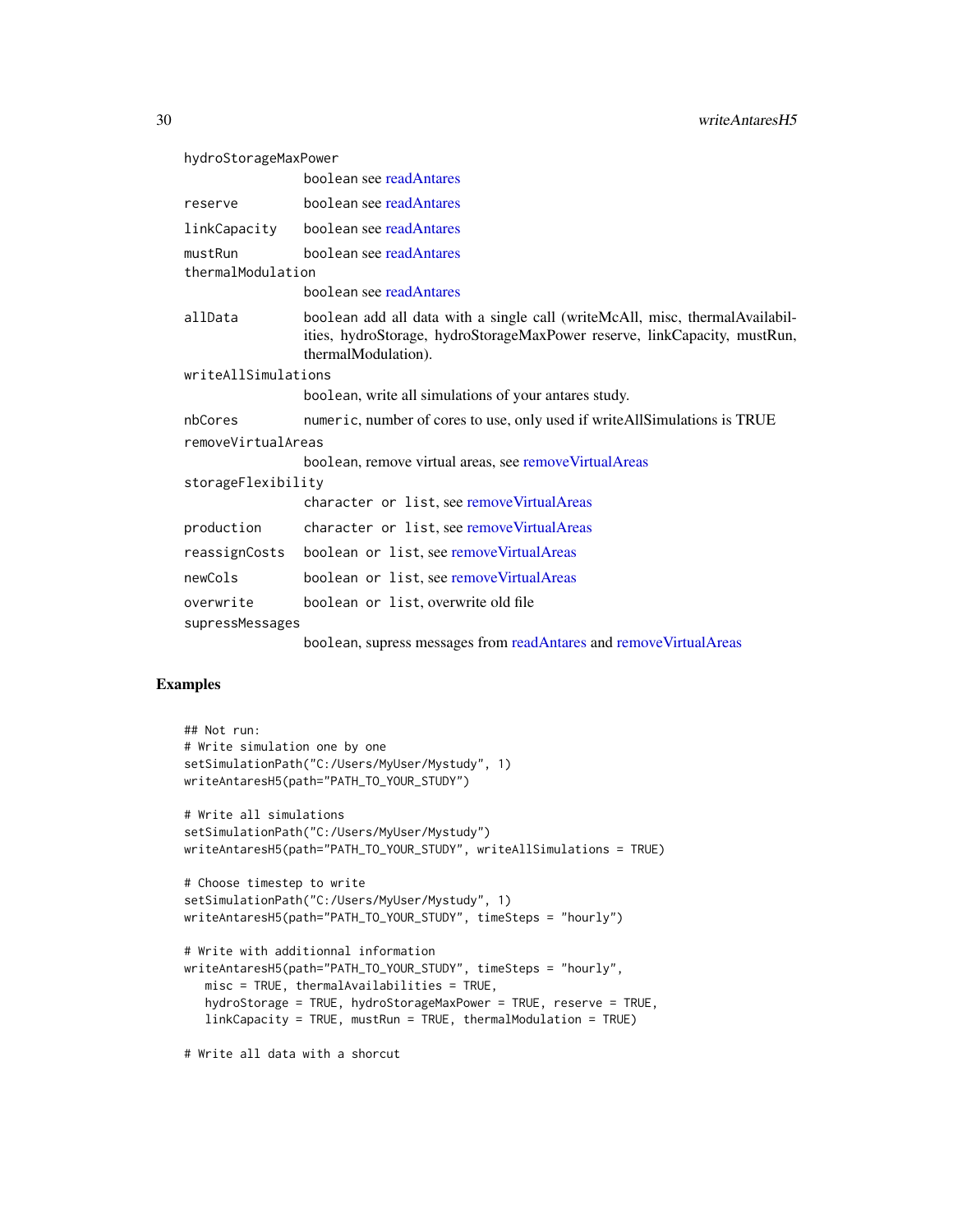```
writeAntaresH5(path="PATH_TO_YOUR_STUDY", allData = TRUE)
#Remove virtuals areas
writeAntaresH5(path="PATH_TO_YOUR_STUDY", timeSteps = "hourly", overwrite = TRUE,
              writeMcAll = FALSE, removeVirtualAreas = TRUE,
               storageFlexibility = "psp in-2",
              production = NULL, reassignCosts =FALSE, newCols = TRUE)
#Remove virtuals areas more than one call
writeAntaresH5(
              path="PATH_TO_YOUR_STUDY",
              timeSteps = "hourly",
              overwrite = TRUE,
              writeMcAll = FALSE,
              removeVirtualAreas = TRUE,
              storageFlexibility = list("psp out", "psp in-2"),
              production = list(NULL, NULL),
              reassignCosts = list(TRUE, FALSE),
              newCols = list(FALSE, TRUE)
              )
```
## End(Not run)